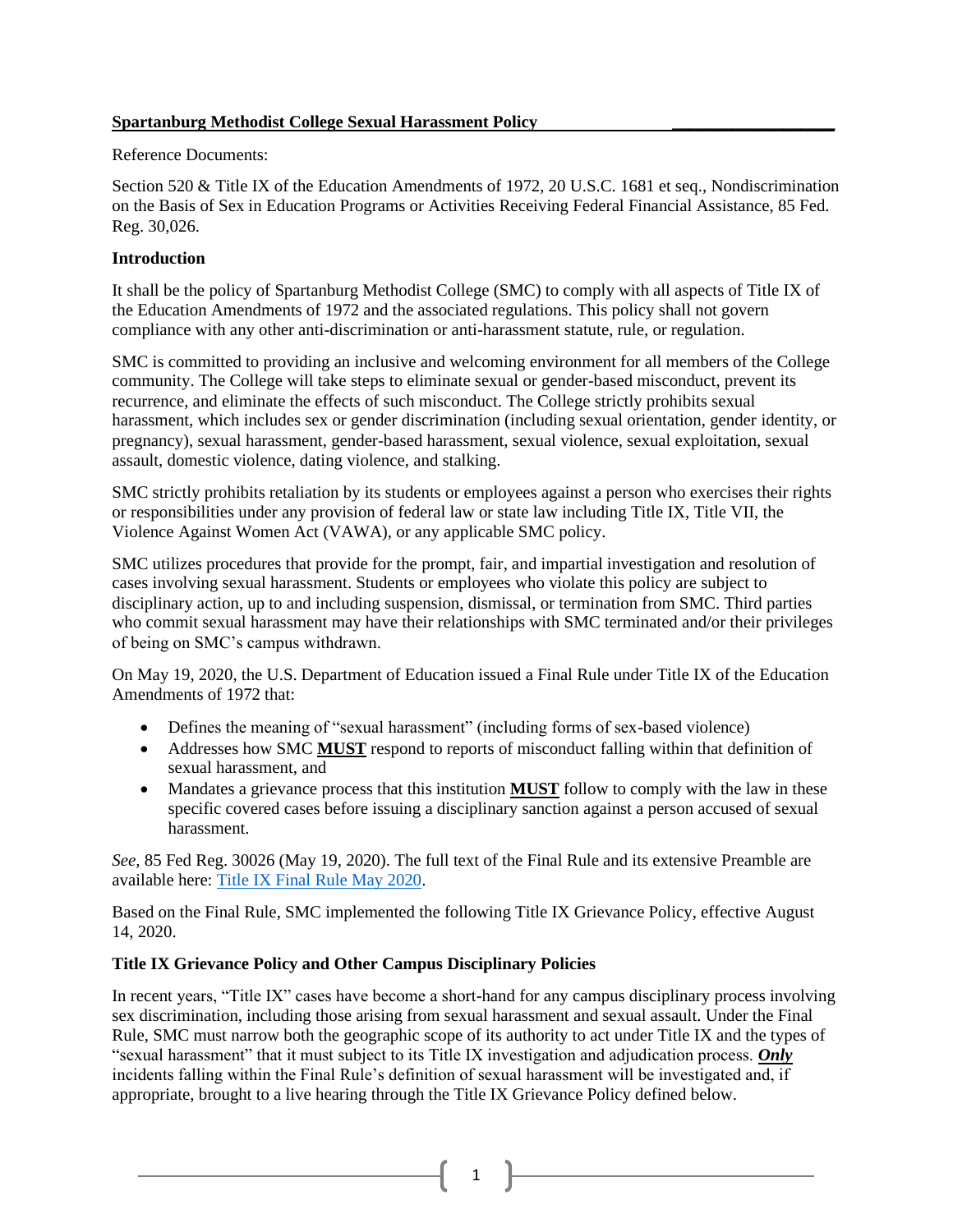SMC remains committed to addressing any violations of its policies, even those not meeting the narrow standards defined under the Title IX Final Rule.

Specifically, our campus has:

A SMC Code of Conduct that defines certain behavior as a violation of campus policy for students:

*Sexual Harassment* includes employee quid pro quo and unwelcome conduct determined by a reasonable person to be so severe, pervasive, and objectively offensive that it effectively denies a person equal access to education programs or activity. This also includes Sexual Assault, Domestic Violence, Dating Violence, and Stalking.

Students who are found responsible for violating the sexual harassment policy may face disciplinary action based on the severity of the offense including the following:

- Educational Assignment
- Restitution
- Disciplinary Probation
- Interim Suspension
- Suspension
- Removal/Suspension from Campus Housing
- Expulsion

College employees who are found responsible for violating the sexual misconduct policy may face disciplinary action deemed appropriate by the College based on the severity of the offense including the following:

- Verbal Warning
- Written Warning(s)
- Required Counseling
- Suspension and/or Termination
- Removal from campus and/or no trespass orders
- Other punishment deemed necessary considering the behaviors

Visitors and other third parties will be subject to corrective action deemed appropriate by the College based on the severity of the offense and may include:

- Verbal Warning
- Written Warning(s)
- Removal from Campus
- No Trespass Orders
- Termination of Contractual or other arrangements

To the extent that the alleged misconduct falls outside the Title IX Grievance Policy, or misconduct falling outside the Title IX Grievance Policy is discovered in the course of investigating covered Title IX misconduct, SMC retains authority to investigate and adjudicate the allegations under the policies and procedures defined within the SMC Code of Conduct.

The elements established in the Title IX Grievance Policy under the Final Rule have no effect and are not transferable to any other policy of the College for any violation of the Code of Conduct, employment policies, or any civil rights violation except as narrowly defined in this Policy. This Policy does not set a precedent for other policies or processes of the College and may not be cited for or against any right or aspect of any other policy or process.

2  $\uparrow$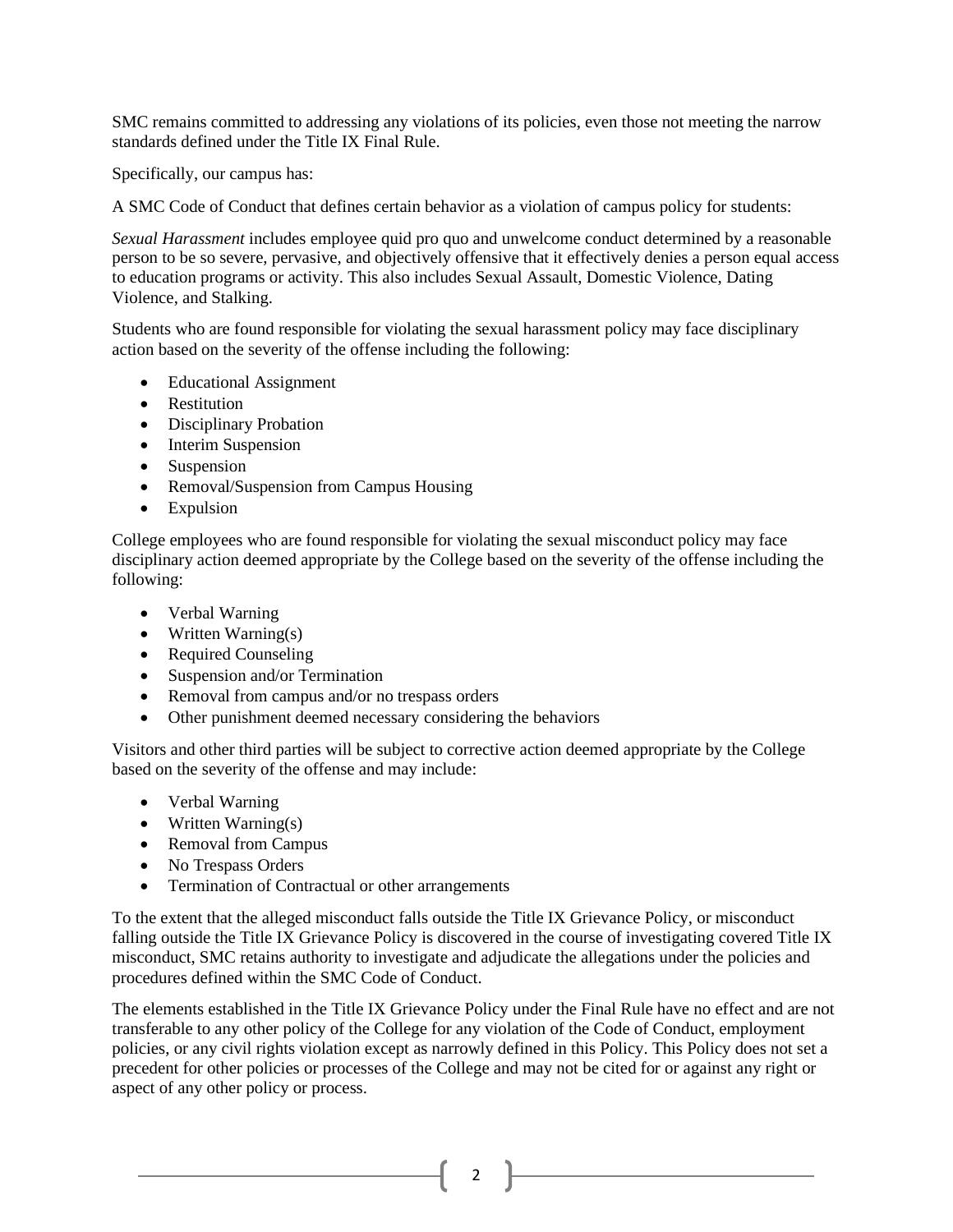#### **Effective Date**

The Title IX Grievance Policy became effective, August 14, 2020, and will only apply to sexual harassment alleged to have occurred on or after August 14, 2020. Incidents of sexual harassment alleged to have occurred prior to August 14, 2020, will be investigated and adjudicated according to the process in place at the time the incident allegedly occurred.

#### **Revocation by Operation of Law**

Should any portion of the Title IX Final Rule, 85 Fed. Reg. 30026 (May 19, 2020), be stayed or held invalid by a court of law, or should the Title IX Final Rule be withdrawn or modified to not require the elements of this policy, this policy, or the invalidated elements of this policy, will be deemed revoked as of the publication date of the opinion or order and for all reports after that date, as well as any elements of the process that occur after that date if a case is not complete by that date of opinion or order publication. Should the Title IX Grievance Policy be revoked in this manner, any conduct covered under the Title IX Grievance Policy shall be investigated and adjudicated under the existing SMC Code of Conduct.

#### **Notice of Non-Discrimination in Application**

The requirements and protections of this policy apply equally regardless of sex, sexual orientation, gender identity, gender expression, or other protected classes covered by federal or state law. All requirements and protections are equitably provided to individuals regardless of such status or status as a Complainant, Respondent, or Witness. Individuals who wish to file a complaint about the institution's policy or process may be referred to:

Keith James Director, Title IX & Equal Opportunity 1000 Powell Mill Rd. Spartanburg, SC 29301 864-587-4129 [Smctix@smcsc.edu](mailto:Smctix@smcsc.edu)

Complaints or inquiries regarding harassment or discrimination may also be made to:

U.S. Equal Employment Opportunity Commission 330 South Second Avenue Suite 720 Minneapolis, MN 55401-2224 1-800-669-4000 Fax: 612-335-4044 TTY: 1-800-669-6820 Web: [www.eeoc.gov](http://www.eeoc.gov/)

Office for Civil Rights U.S. Department of Education Lyndon Baines Johnson Department of Education Building 400 Maryland Ave, SW Washington, DC 20202-1100 Phone: 800-421-3481 Fax: 202-453-6012 Email: [OCR@ed.gov](mailto:OCR@ed.gov)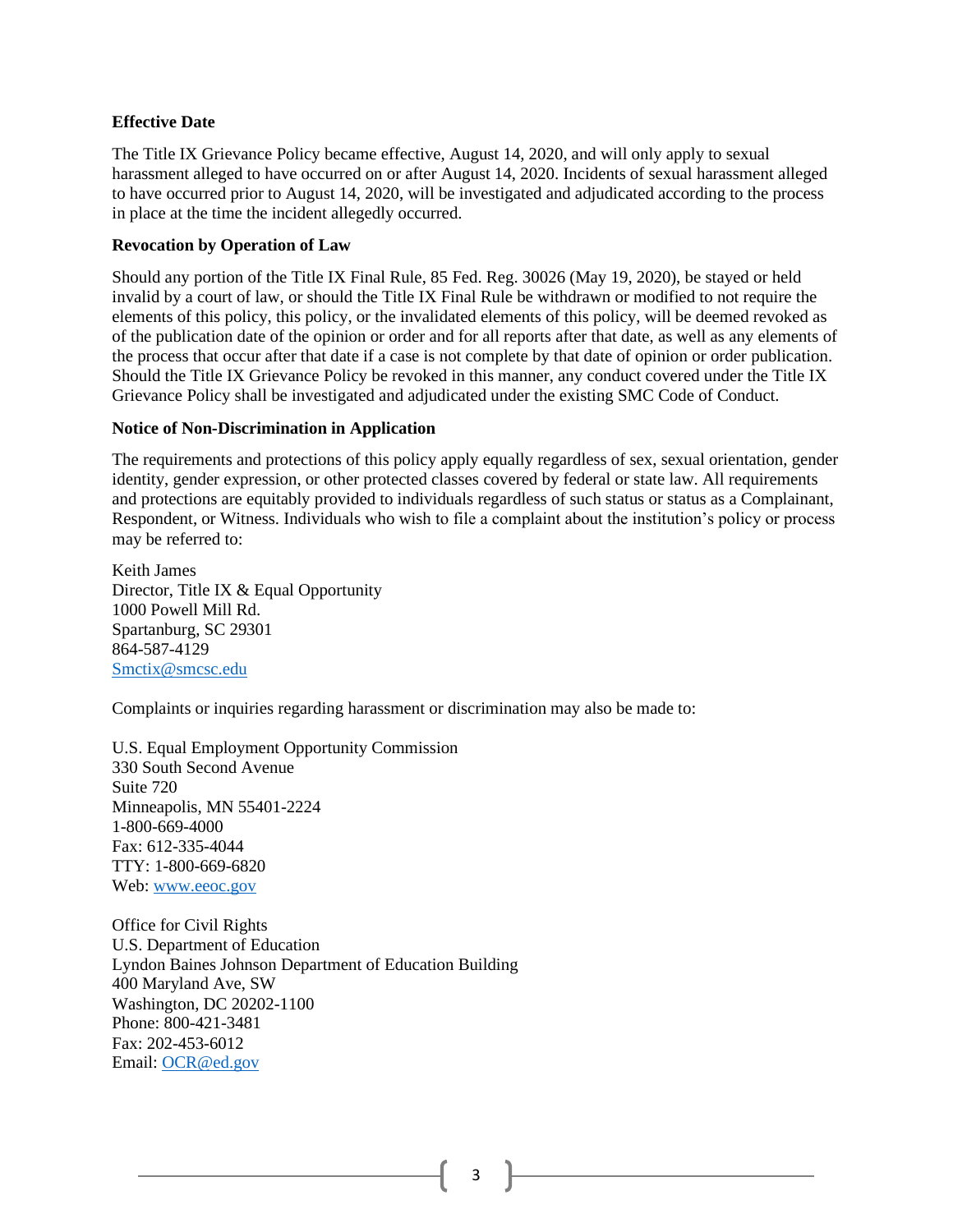#### **Notice of Non-Discrimination Policy as to Students**

SMC admits students of any race, color, national, and ethnic origin to all the rights, privileges, programs, and activities generally accorded or made available to students at the school. It does not discriminate on the basis of race, color, national, and ethnic origin in administration of its educational policies, scholarship and loan programs, and athletic and other school-administered programs.

#### **Notice of Non-Discrimination in Employment**

SMC does not discriminate on the basis of race, color, creed, religion, sex, age, national, or ethnic origin, disability, veteran status, sexual orientation, or any legally protected status in any personnel action regarding the recruiting, hiring, and promotion of faculty and staff members.

#### **Definitions**

For the purposes of this Policy, the listed terms shall have the following definitions:

- a. *Actual Knowledge.* Notice of sexual harassment or allegations of sexual harassment to an institution's Title IX Coordinator or any institution official.
- b. *Bystander Intervention.* A philosophy and approach for prevention of various types of violence, which include bullying, sexual harassment, sexual assault, dating violence, etc.
- c. *Complainant.* An individual who is alleged to be the victim of conduct that could, after investigation, constitute sexual harassment.
- d. *Confidential Employee.* (1) Any employee who is a licensed medical, clinical, mental health professional, or ordained clergy when acting in that professional role; and (2) any employee providing administrative, operation, and/or relational support for such health care providers in the performances of their services. A confidential employee will not disclose information about sexual harassment to the Title IX Coordinator, or others, in a way that identifies the individual(s) involved without their permission (subject to the exception set forth in the Privacy and Confidentiality section of this policy).
- e. *Consent.* For purposes of this policy, consent is defined as affirmative, informed, voluntary, and active permission to engage in a mutually agreed upon sexual act or sexual contact. Consent is expressed by clear and unambiguous words or actions that a reasonable person not under the influence of alcohol and/or drugs would believe communicates a willingness to participate in a sexual act or contact. It is the responsibility of each person who wishes to engage in sexual acts or contacts to obtain consent. Silence, the lack of protest, or the absence of resistance does not indicate consent. Consent may also be initially given but withdrawn at any time. Consent to a past sexual act or contact does not imply consent to a future sexual act or contact. Consent to one form of a sexual act or contact does not imply consent to other forms of sexual acts or contacts. Being impaired, such as by drugs or alcohol, does not eliminate a person's responsibility to obtain consent.

Consent cannot be obtained:

- Using physical force, threats, intimidation, deception, or coercion.
- From one who is incapacitated, such as due to mental or physical condition or the use of alcohol or drugs.

 $4 \quad \mathbb{R}$ 

• From one who is a sleep or unconscious.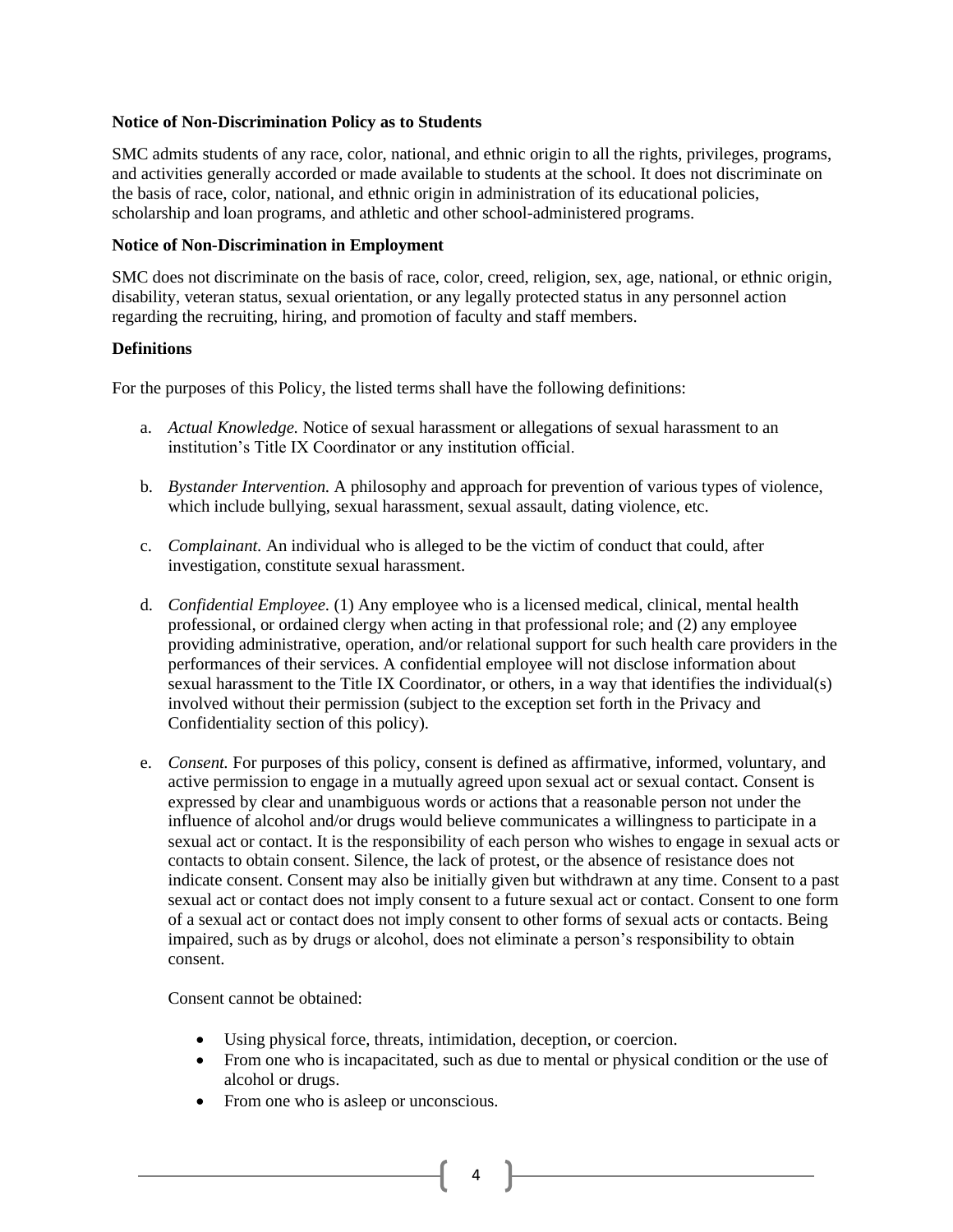- From one who is not old enough to give consent under South Carolina law.
- f. *Dating Violence.* Violence committed by the respondent:
	- i. Who is or has been in a romantic or intimate relationship with the complainant; and
	- ii. Where the existence of such a relationship shall be determined by considering the length of the relationship, the type of relationship, and the frequency of interactions between the complainant and respondent.
- g. *Discrimination.* Unfair or unequal treatment of an individual or group based upon certain characteristics. Protected classification under this policy include sex, sexual orientation, gender identity, martial status, and pregnancy. Discrimination is a violation of this policy when it establishes a quid pro quo, creates a hostile environment, or is done for a prohibited purpose.
- h. *Domestic Violence.* Violence committed by the respondent, who is:
	- i. A current or former spouse or intimate partner of the complainant.
	- ii. A person with whom the complainant shares a child in common.
	- iii. Cohabitating with or has cohabitated with the victim as a spouse or intimate partner.
	- iv. Similarly situated to a spouse of the complainant under South Carolina's domestic or family violence laws or by any other person against an adult or youth victim who is protected from that person's acts under the domestic or family violence laws of South Carolina.
- i. *Education Program or Activity.* Includes locations, events, or circumstances over which an institution exercises substantial control over both the respondent and the context in which the sexual harassment occurs, as well as in any building owned or controlled by a student organization that is officially recognized by the institution.
- j. *Employee.* Any person employed for wages or salary by SMC, in either full-time or part-time capacity, in any location or job. Examples include officers, faculty, staff, graduate assistants, and student employees. Employees include temporary, probationary, and regular employees.
- k. *Fondling.* The touching or the private body parts of another person for the purpose of sexual gratification, without the consent of the victim, including instances where the victim is incapable of giving consent because of age or temporary or permanent mental incapacity.
- l. *Formal Complaint.* A document filed by a complainant (which either contains the complainant's signature or indicates that the complainant is the one filing the complaint) or signed by the Title IX Coordinator alleging sexual harassment against a respondent and requesting that the institution investigate.
- m. *Gender Based Harassment.* Gender based harassment is a form of discrimination based on gender and includes acts of verbal, nonverbal, or physical aggressions, intimidation or hostility based on actual or perceived gender, sexual orientation, or gender identity, even if the acts do not involve conduct of a sexual nature. Gender based harassment also includes quid pro quo and hostile environment harassment.
- n. *Gender Based Misconduct.* Gender based misconduct is the broad term used to describe all prohibited discriminatory actions related to a victim's gender outlined in this policy.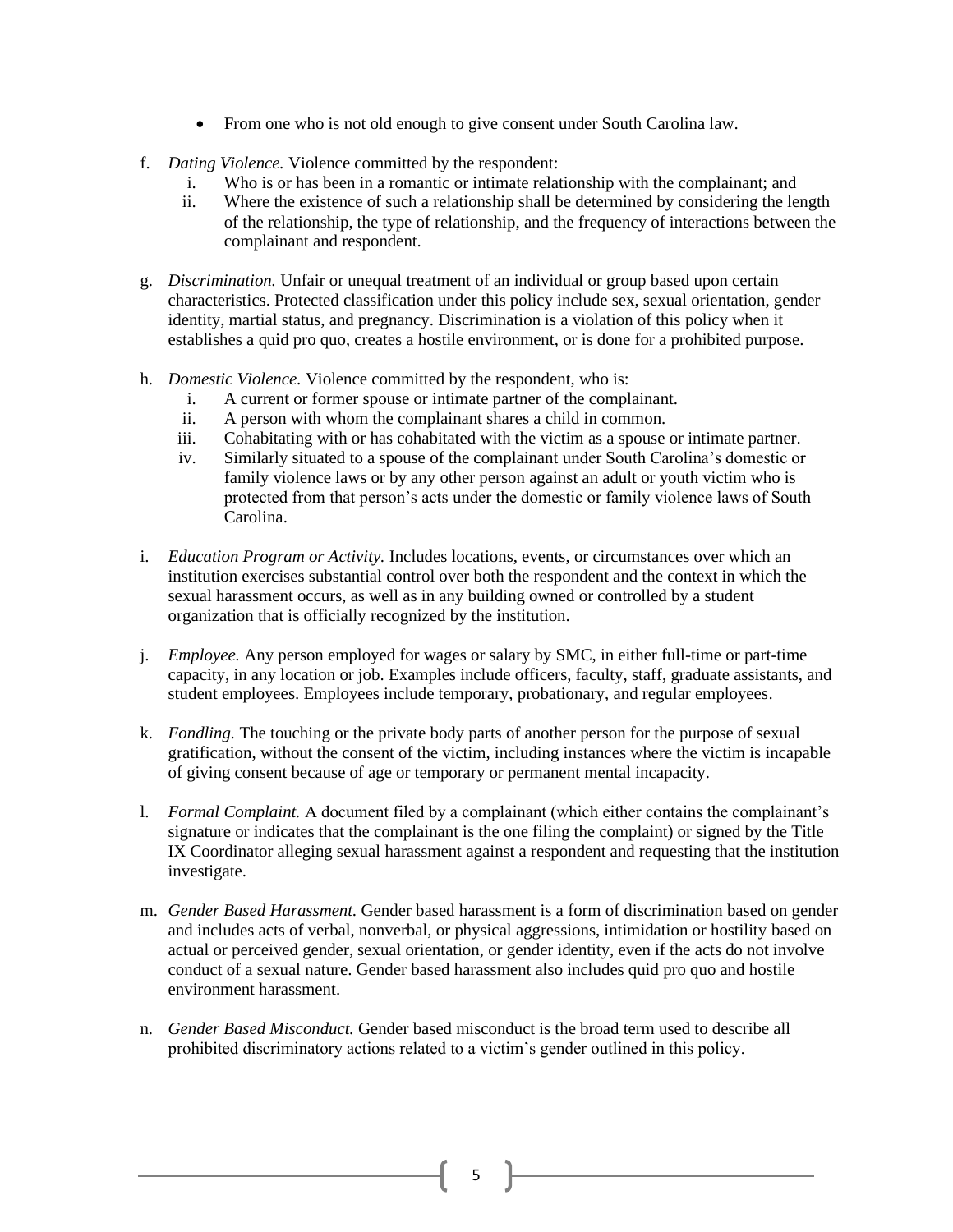- o. *Gender Identity.* A person's internal sense of being male, female, or some combination of male and female, or neither male nor female. A person's gender identity may be different than their biological sex.
- p. *Incapacitation.* Incapacitation means a person lacks the ability to make informed, rational judgments, about whether or not to engage in a sexual act or contact.
- q. *Preponderance of the Evidence.* Preponderance of the evidence is the evidentiary standard used in SMC's disciplinary procedures and investigation processes (including this policy). The facts must show that the responding party violated SMC policy by a preponderance of the evidence (i.e., it is more likely than not the respondent's actions violate SMC policy) before disciplinary sanctions will be applied. The respondent is presumed to be not responsible until and unless there is a determination of responsibility at the conclusion of the grievance process.
- r. *Privacy.* SMC will strive to keep the parties' information private. Information will only be shared with individuals who need to know to adequately respond to the reported incident.
- s. *Rape.* Penetration, no matter how slight, of the vagina or anus of the complainant with any body part or object by the respondent, or oral penetration of the complainant by a sex organ of the respondent, without the consent of the complainant.
- t. *Respondent.* An individual who has been reported to be the perpetrator of conduct that could constitute sexual harassment.
- u. *Responsible Employee.* SMC responsible employees include any employee who has the authority to take action to address the misconduct; has the duty to report misconduct; or is someone a student would reasonably believe has authority or a responsibility to report sexual harassment. Examples of responsible employees include: presidents, vice-presidents, deans, directors, department heads, supervisors, professors, full-time faculty, part-time faculty, adjunct faculty, coaches, graduate assistants, community assistants, and resident directors. A responsible employee who has knowledge of sexual harassment but does not report it to the Title IX Coordinator is subject to discipline.
- v. *Retaliation.* Neither SMC nor any person may intimidate, threaten, coerce, or discriminate against any individual for the purpose of interfering with any right or privilege secured by Title IX because the individual has made a report or complaint, testified, assisted, or participated or refused to participate in any manner in an investigation, proceeding, or hearing. Intimidation, threats, coercion, or discrimination, including charges against an individual for code of conduct violations that do not involve sex discrimination or sexual harassment, but arise out of the same set of facts or circumstances as a report or complaint of sex discrimination, or a report of formal complaint of sexual harassment, for the purpose of interfering with any right or privilege secured by Title IX constitutes retaliation. The exercise of rights protected under the First Amendment does not constitute retaliation. Charging an individual with a code of conduct violation for making a materially false statement in bad faith in the course of a grievance process does not constitute retaliation, although a determination regarding responsibility, alone, is not sufficient to conclude any party made a materially false statement in bad faith. Complaints alleging retaliation may be filed pursuant to the grievance procedures for sex discrimination under Title IX. Retaliatory conduct is prohibited and will be cause for disciplinary action, up to an including suspension, expulsion, and/or termination. Retaliation occurs when an adverse action is taken against an individual for engaging in a protected activity (without a non-retaliatory reason). Protect activity includes but is not limited to:

 $6 \quad \}$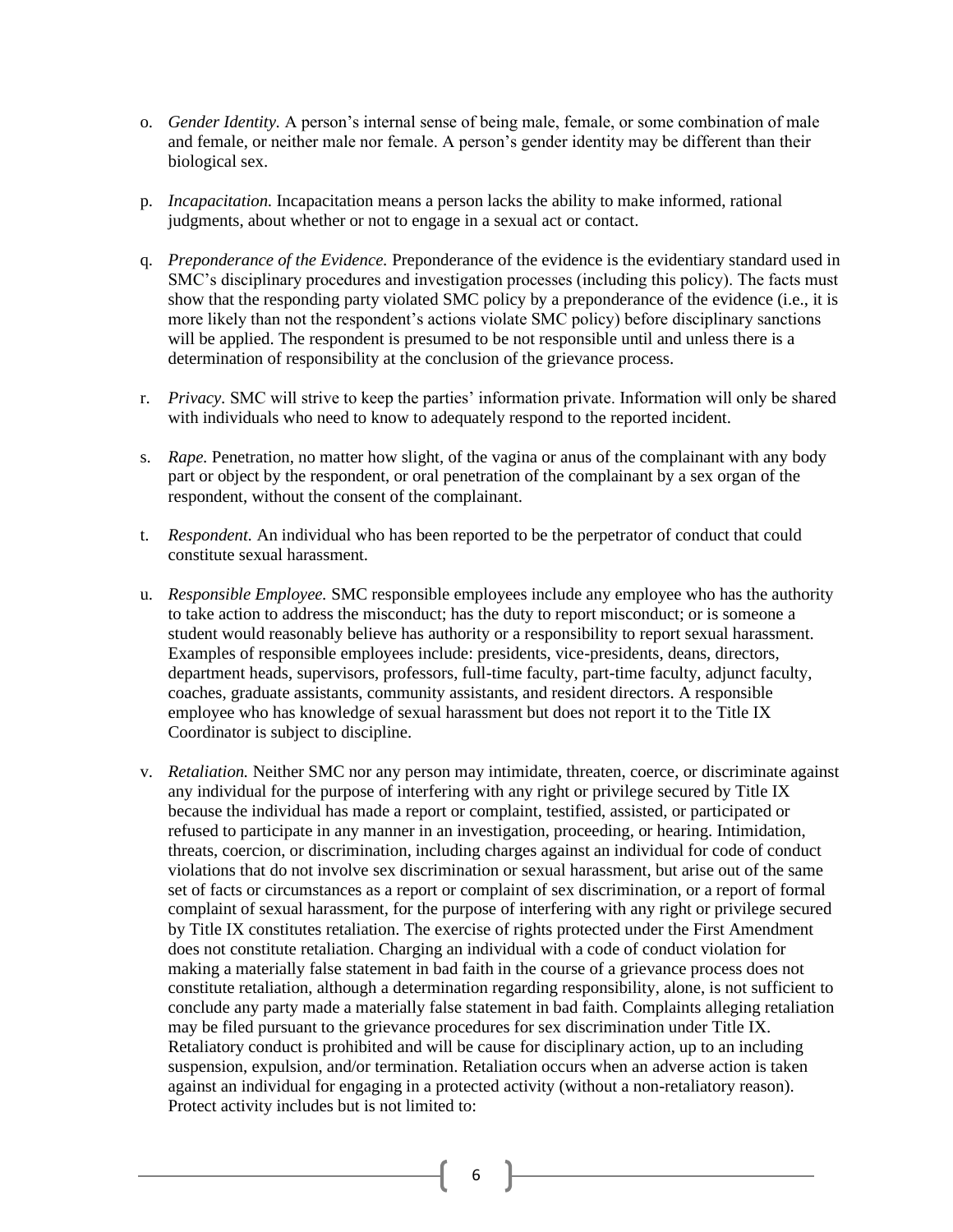- i. Opposing conduct reasonably believed to constitute discrimination, including harassment that violates an employment discrimination statute or that SMC policy prohibits.
- ii. Filing a complaint about such practice.
- iii. Seeking an accommodation under this policy.
- iv. Testifying, assisting, or participating in any manner in an investigation or other proceeding related to a discrimination or other complaint.
- w. *Sex.* A person's biological status, based on biological traits such as genitalia, sex chromosomes, and internal reproductive organs.
- x. *Sexual Assault.* Either rape, fondling, incest, statutory rape, or any of the sexual offenses listed under South Carolina Criminal Code Sections 16-3 and 16-15 or by the FBI's Uniform Crime Reporting System.
- y. *Sexual Contact.* Any intentional sexual touching, whether or not through clothing or other covering, of another person's sexual or intimate body parts with an object or body part. Sexual contact also includes making another person touch themselves or another person in this manner; touching another person with one's sexual or intimate body parts; or the emission of bodily fluids on any person for sexual or aggressive desires.
- z. *Sexual Harassment.* Conduct on the basis of sex, constituting one (or more) of the following:
	- i. An employee of the institution conditioning the provision of an aid, benefit, or service of the institution on an individual's participation in unwelcome sexual conduct.
	- ii. Unwelcome conduct determined by a reasonable person to be so severe, pervasive, and objectively offensive that it effectively denies a person equal access to the institution's education program or activity,
	- iii. Sexual assault, dating violence, domestic violence, or stalking as defined in this section.
- aa. *Sexual Misconduct.* Sexual misconduct is the broad term used to describe all prohibited conduct of a sexual nature outlined in this policy.
- bb. *Sexual Orientation.* The sex or gender of those to whom one is attracted.
- cc. *Stalking.* Engaging in a course of conduct directed at a specific person that would cause a reasonable person to (a) fear for his or her safety or the safety of others; or (b) suffer substantial emotional distress.
- dd. *Statutory Rape.* Sexual intercourse with a person who is under the statutory age of consent.
- ee. *Student.* All persons taking courses at and/or receiving instruction through SMC, whether credit hours are earned, full-time or part-time, pursuing undergraduate, non-degree, or professional studies.
- ff. *Supportive Measures.* Non-disciplinary, non-punitive individualized services offered as appropriate (as reasonably availably) and without fee or charge to the complainant and/or respondent.
- gg. *Title IX.* Title IX is a federal civil rights law passed as part of the Education Amendments of 1972. This law protects people from discrimination based on sex in education programs or activities that receive Federal financial assistance. Title IX states that, "No person in the United States shall, on the basis of sex, be excluded from participation in, be denied the benefits of, or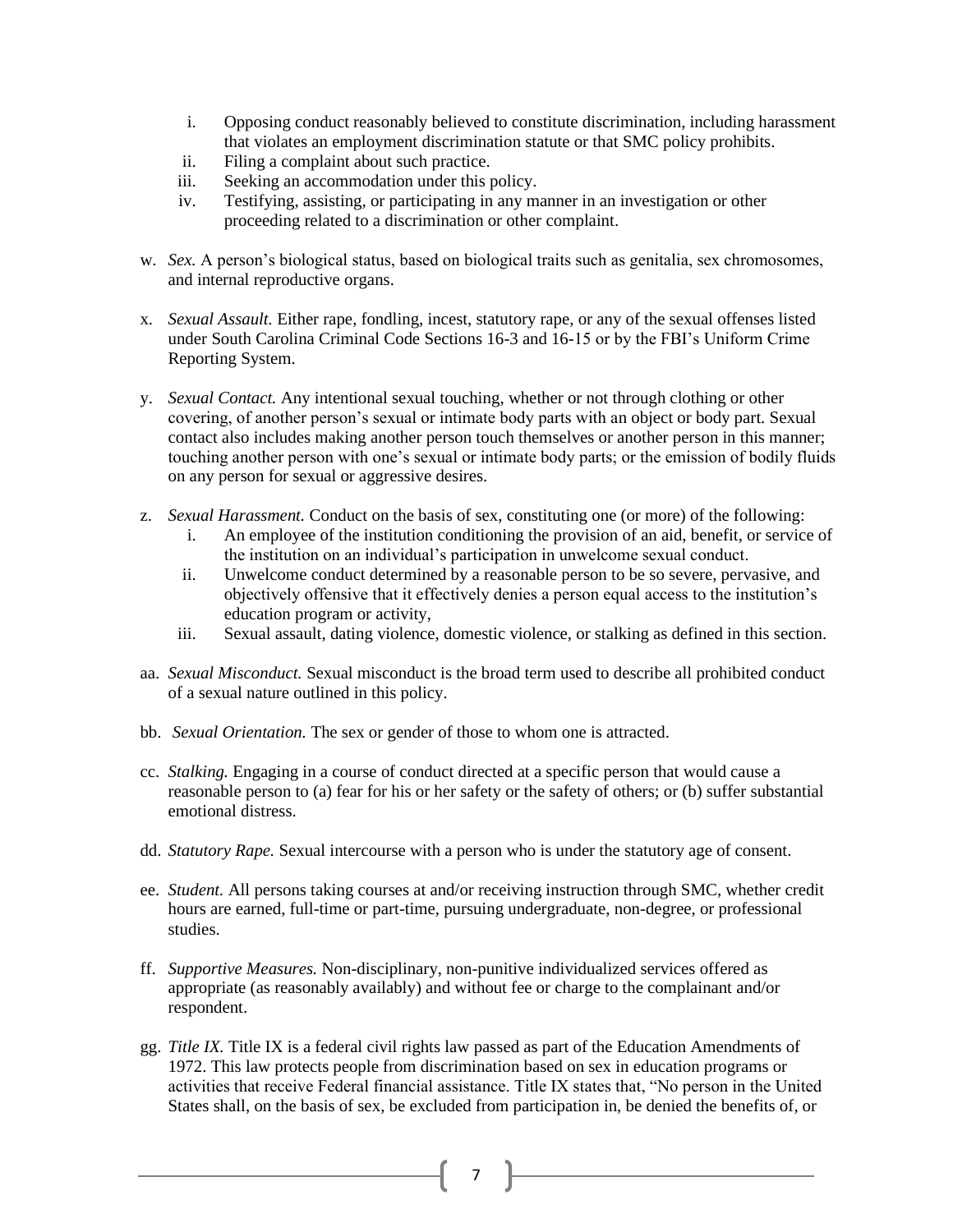subjected to discrimination under any education program or activity receiving Federal financial assistance.

## **Covered Sexual Harassment**

For the purposes of this Title IX Grievance Policy, "covered sexual harassment" includes any conduct on the basis of sex that satisfies one or more of the following:

- 1. An employee conditioning educational benefits on participation in unwelcome sexual conduct (i.e., quid pro quo).
- 2. Unwelcome conduct that a reasonable person would determine is so severe, pervasive, and objectively offensive that it effectively denies a person equal access to the educational institution's education program or activity.
- 3. Sexual Assault- (as defined in the Clery Act and in the above section), which includes any sexual act directed against another person, without the consent of the victim including instances where the victim is incapable of giving consent.
- 4. Dating Violence- (as defined above and in the Violence Against Women Act [VAWA] Amendments to the Clery Act).
- 5. Domestic Violence- (as defined above and in the Violence Against Women Act [VAWA] Amendments to the Clery Act).
- 6. Stalking- (as defined above and in the Violence Against Women Act [VAWA] Amendments to the Clery Act).

*Note:* Conduct that does not meet one or more of these criteria may still be prohibited under the SMC Student Code of Conduct.

### **Violence Against Women Act (VAWA)**

The Violence Against Women Act (VAWA) requires institutions of higher education to comply with certain campus safety and security-related requirements as a condition of participating in Title IV programs.

VAWA requires institutions to compile and report statistics about incidents of dating violence, domestic violence, sexual assault, and stalking.

As it relates to VAWA, the listed terms shall have the following definitions:

- a. *Dating Violence-*violence committed by the respondent:
	- a. Who is or has been in a romantic or intimate relationship with the complainant and;
	- b. Where the existence of such a relationship shall be determined by considering the length of the relationship, the type of relationship, and the frequency of interactions between the complainant and respondent.
- b. *Domestic Violence-*Violence committed by the respondent, who is:
	- a. A current or former spouse or intimate partner of the complainant;
	- b. A person with whom the complainant shares a child in common;
	- c. Cohabitating with or has cohabitated with the victim as a spouse or intimate partner;
	- d. Similarly situated to a spouse of the complainant; or
	- e. Any person against whose acts the complainant is protected under South Carolina domestic and family violence laws or by any other person against adult or youth victim

8 |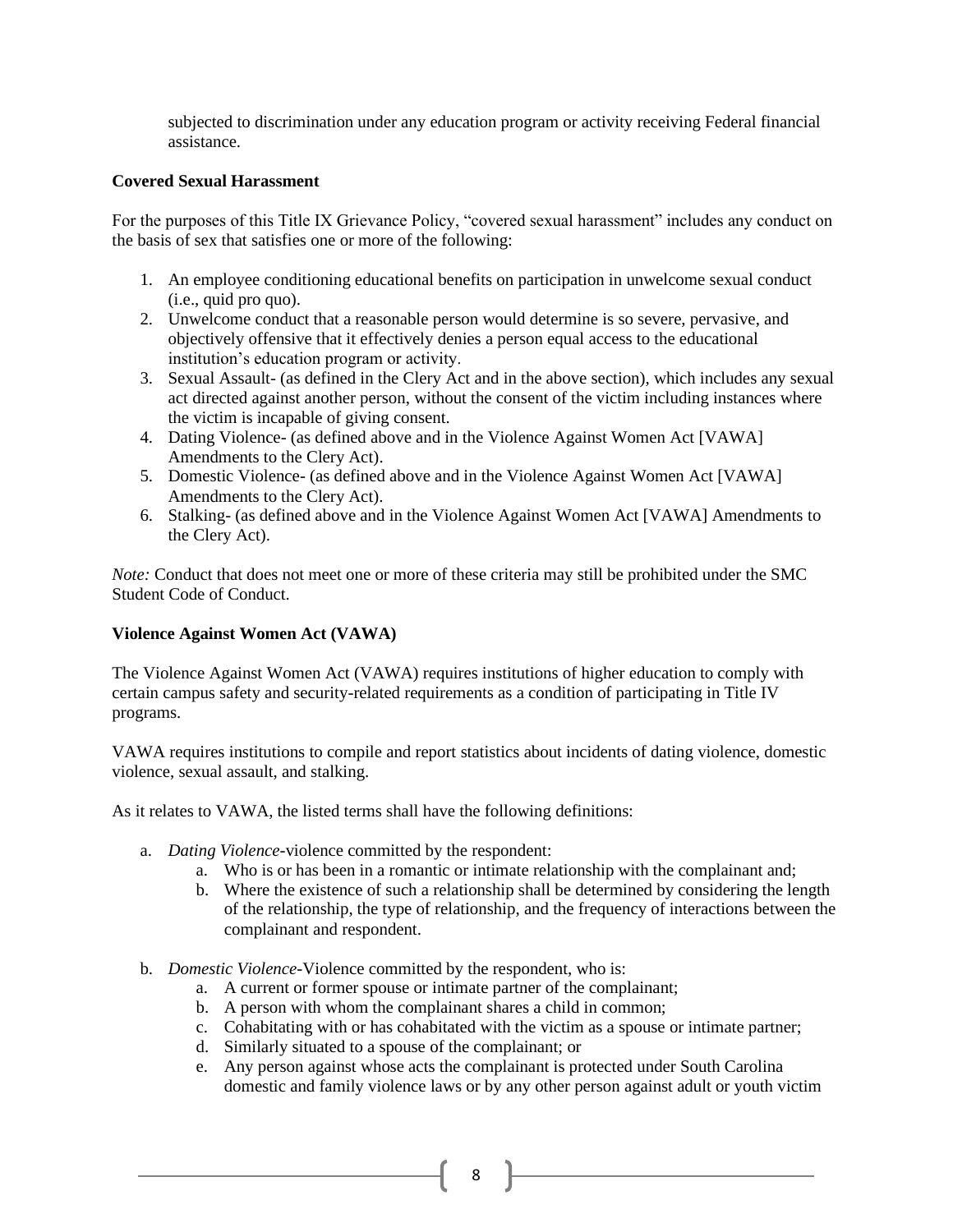who is protected from that person's acts under the domestic or family violence laws of South Carolina.

- c. *Sexual Assault-*either rape, fondling, incest, statutory rape, or any of the sexual offenses covered under South Carolina Criminal Law section 16-3 or by the FBI's Uniform Crime Reporting system.
- d. *Stalking-*Engaging in a course of conduct directed at a specific person that would cause a reasonable person to (a) fear for his or her safety or the safety of others; or (b) suffer substantial emotional distress.

For more information on SMC's response to VAWA related offenses, please refer to SMC's Annual [Crime and Fire Safety Report.](https://2fvoey3rsnhq2d8dwix4tseg-wpengine.netdna-ssl.com/wp-content/uploads/SMC-Crime-Report_2018-2020.pdf)

### **Consent**

For the purposes of this Title IX Grievance Policy, "consent" means affirmative, conscious, and voluntary agreement to engage in sexual activity. Past consent does not imply future consent. Silence or absence of resistance does not imply consent. Consent must be clearly demonstrated through mutually understandable words and/or actions. Consent can be withdrawn at any time. Consent to one form of sexual activity cannot be assumed to be consent to any other form of sexual activity. Relying on nonverbal communications can lead to misunderstandings. Past consent to a particular activity does not constitute consent to similar acts in the future. Whether consent has been given will be determined contemporaneously with the activities in question.

Consent cannot be given by someone who is:

- Very young or very old
- Mentally or physically incapacitated
- Under the influence of alcohol or drugs
- Asleep
- Unconscious

#### **Jurisdiction and Scope**

The Sexual Harassment Policy applies to members of the SMC community including students, faculty, staff, and administrators. The Policy covers all University programs and activities in the United States.

#### **Education Program or Activity**

For the purposes of this Title IX Grievance Policy, SMC's "Education Program or Activity" includes:

- Any on-campus premises
- Any off-campus premises that SMC has substantial control over. This includes building or property owned or controlled by a recognized student organization.
- Activity occurring within computer and internet networks, digital platforms, and computer hardware or software owned or operated by, or used in the operations of SMC's programs and activities over which SMC has substantial control.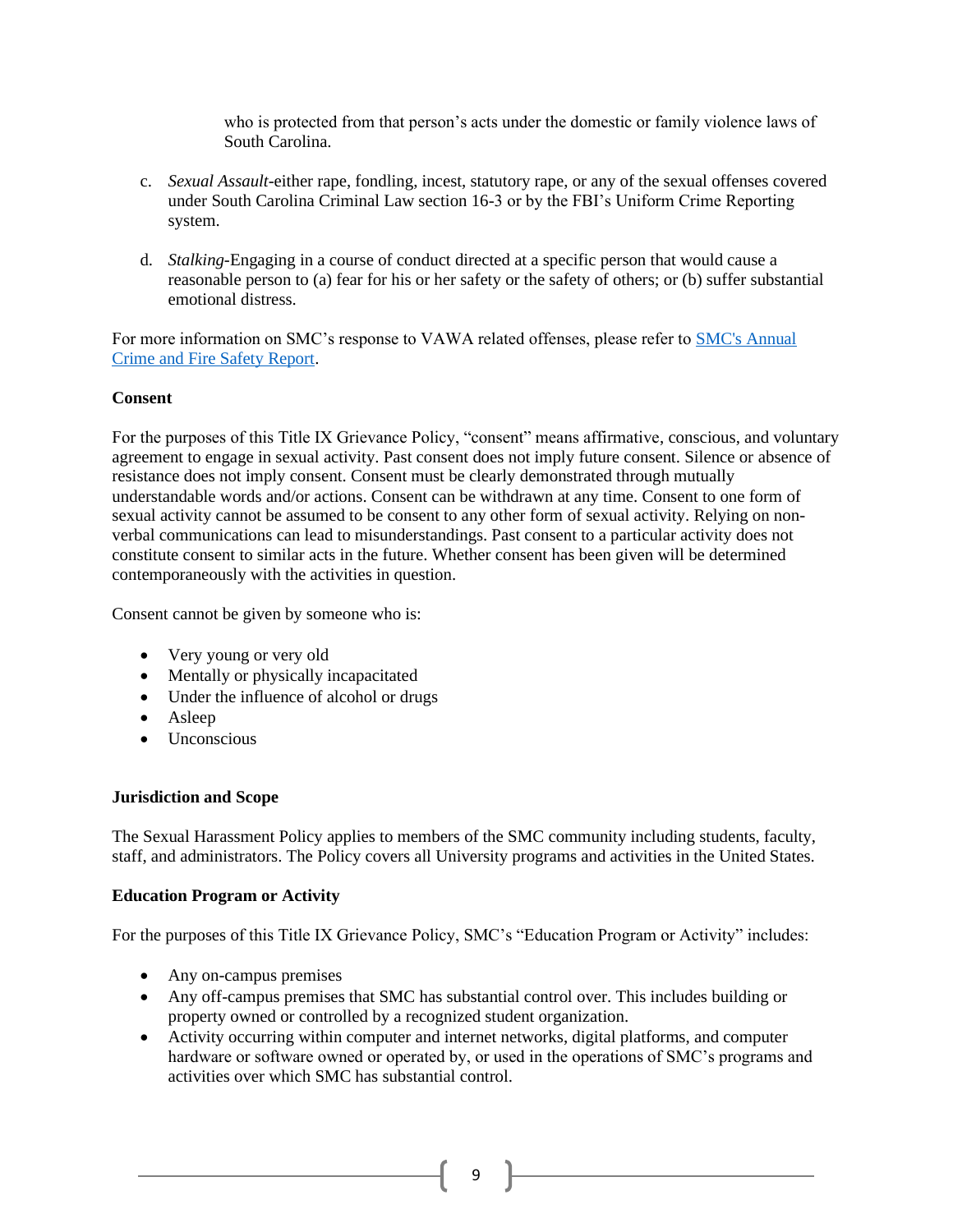## **Formal Complaint**

For the purposes of the Title IX Grievance Policy, a "formal complaint" is a document including an electronic submission filed by a complainant with a signature or other indication that the complainant is the person filing the formal complaint, or signed by the Title IX Coordinator, alleging sexual harassment against a respondent about conduct within SMC's education program or activity and requesting initiation of the procedures consistent with the Title IX Grievance Policy to investigate the allegation of sexual harassment.

## **Complainant**

For the purposes of the Title IX Grievance Policy, a complainant is any individual who has reported being or is alleged to be the victim of conduct that could constitute covered sexual harassment as defined under this policy.

## **Respondent**

For purposes of this Title IX Grievance Policy, respondent means any individual who has been reported to be the perpetrator of conduct that could constitute covered sexual harassment as defined under this policy.

## **Relevant Evidence and Questions**

"Relevant" evidence and questions refer to any questions and evidence that tends to make an allegation of sexual harassment more or less likely to be true.

"Relevant" evidence and questions do not include the following types of evidence and questions, which are deemed "irrelevant" at all stages of the Title IX Grievance Process:

- Evidence and questions about the complainant's sexual predisposition or prior sexual behavior unless:
	- o They are offered to prove that someone other than the respondent committed the conduct alleged by the complainant, or
	- o They concern specific incidents of the complainant's prior sexual behavior with respect to the respondent and are offered to prove consent. 34 CFR § 106.45(6)(i).
- Evidence and questions that constitute, or seek disclosure of, information protected under a legally recognized privilege.
- Any party's medical, psychological, and similar records unless the party has given voluntary, written consent. 85 Fed. Reg. 30026, 30294 (May 19, 2020).

# **Privacy vs. Confidentiality**

Consistent with Standards of Conduct references made to *confidentiality* refer to the ability of identified confidential resources to not report crimes and violations to law enforcement or college officials without permission, except for extreme circumstances, such as a health and/or safety emergency or child abuse. References made to *privacy* mean SMC offices and employees who cannot guarantee confidentiality but will maintain privacy to the greatest extent possible, and information disclosed will be relayed only as necessary to investigate and/or seek a resolution and to notify the Title IX Coordinator, or designee, who is responsible for tracking patterns and spotting systemic issues. SMC will limit the disclosure as much as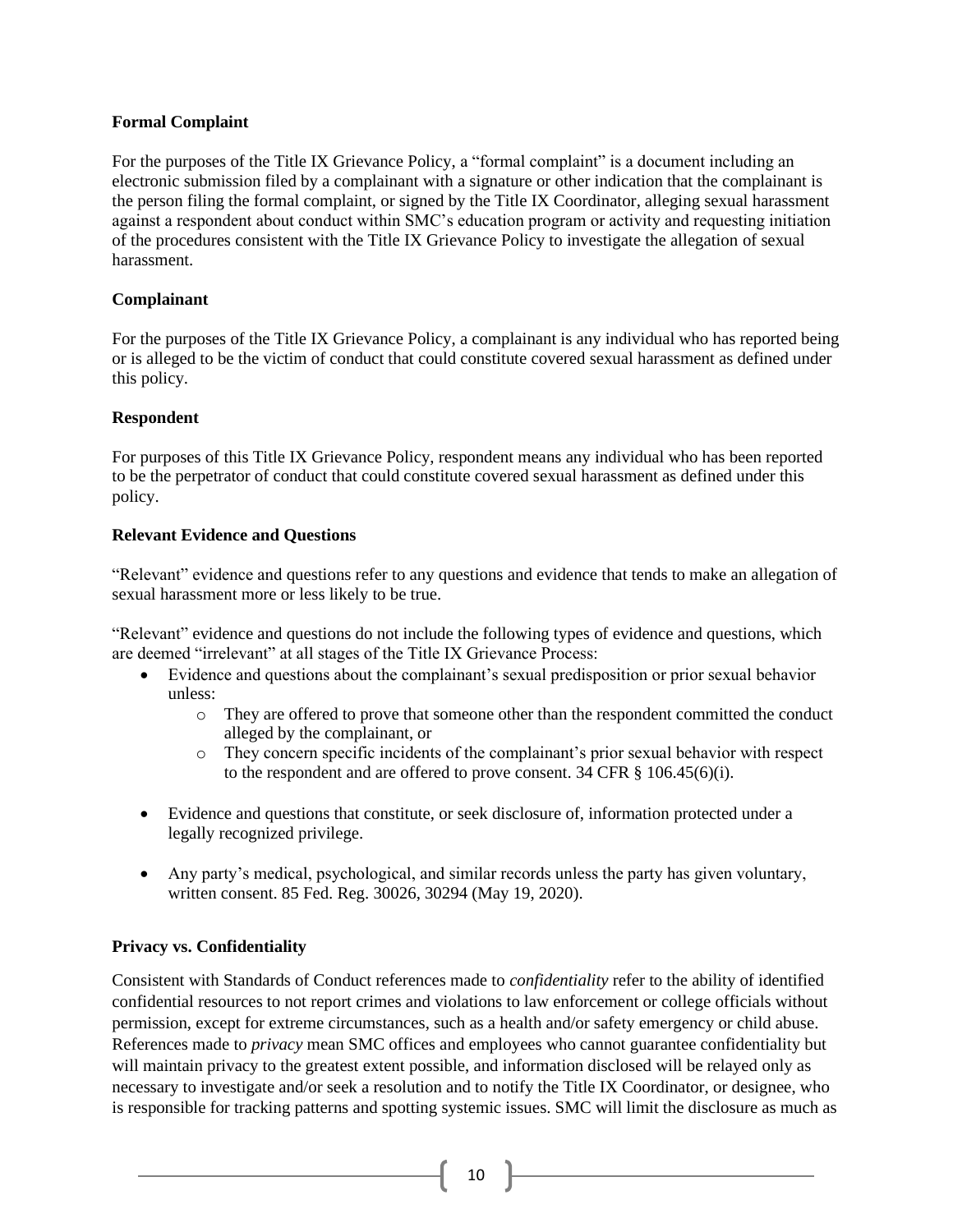practicable, even if the Title IX Coordinator determines that the request for confidentiality cannot be honored.

SMC is committed to protecting the privacy of all individuals involved in an incident reported under the Sexual Harassment Policy. Every effort will be made to respect and safeguard the privacy interests of the individuals involved in a manner consistent with the need for a careful assessment of the allegations and any necessary steps to eliminate the misconduct, prevent its recurrence, and address its effects.

Privacy generally means that information related to a reported incident will only be shared with a limited number of individuals that "need to know" the information to assist the review, investigation and/or resolution of the incident. While not bound by confidentiality, these individuals will be discrete and respect the privacy of all individuals involved in the process. If a decision is made to pursue disciplinary action against a responding party, information related to the report will be shared with them. When the parties involved are students, information regarding a reported incident will not be shared with either party's parents or guardians unless the party has signed a waiver that complies with FERPA or there is an articulable threat to the health or safety of the party or other individuals. SMC will share the final results of an investigation and the applicable sanctions with the complainant when the incident involved violent crime or sexual misconduct. The information that will be shared includes:

- i. The name of the accused student.
- ii. Any SMC policy that was broken and key findings that support the conclusion.
- iii. A description of the disciplinary action taken.

While a responsible employee cannot offer confidentiality to an individual who discloses an incident of prohibited conduct, the responsible employee will maintain the privacy of all individuals involved by sharing the information related to the report with only those who need to know as outlined above. Confidentiality means that information shared with a designated campus or community professional will only be disclosed with the party's expressed written permission unless there is an imminent threat of harm to self or others. An individual can seek confidential assistance and support by speaking with specifically designated confidential employees and using confidential resources identified in this policy.

#### **Confidential and Responsible Employees**

As set forth in the "definitions", for purposes of reporting obligations under this policy, all SMC employees are designated as either "confidential employees" or "responsible employees".

Responsible employees who fail to report incidents of sexual harassment when they knew or reasonably should have known about an incident of sexual harassment involving a SMC employee or student may be subject to discipline. SMC is required to investigate an allegation of sexual harassment when it has actual knowledge, as defined above.

Reports of sexual harassment can be made:

- 1. Online by submitting the form on the SMC Title IX webpage
- 2. Reporting in person to the Title IX Coordinator
- 3. Speaking with a responsible employee who will notify the Title IX Coordinator

Once the Title IX Coordinator has been notified, they will contact the Complainant to see if they wish to file a formal complaint, or the Coordinator may file a formal complaint on behalf of the College. Reports can be made any time after an incident involving sexual harassment occurs; however, the College encourages reports be made as soon as possible following an incident to ensure the most effective investigation possible. The College also strongly encourages reporting parties to report sexual harassment because it provides the College with the best opportunity to offer appropriate support, resources, and

 $11$  }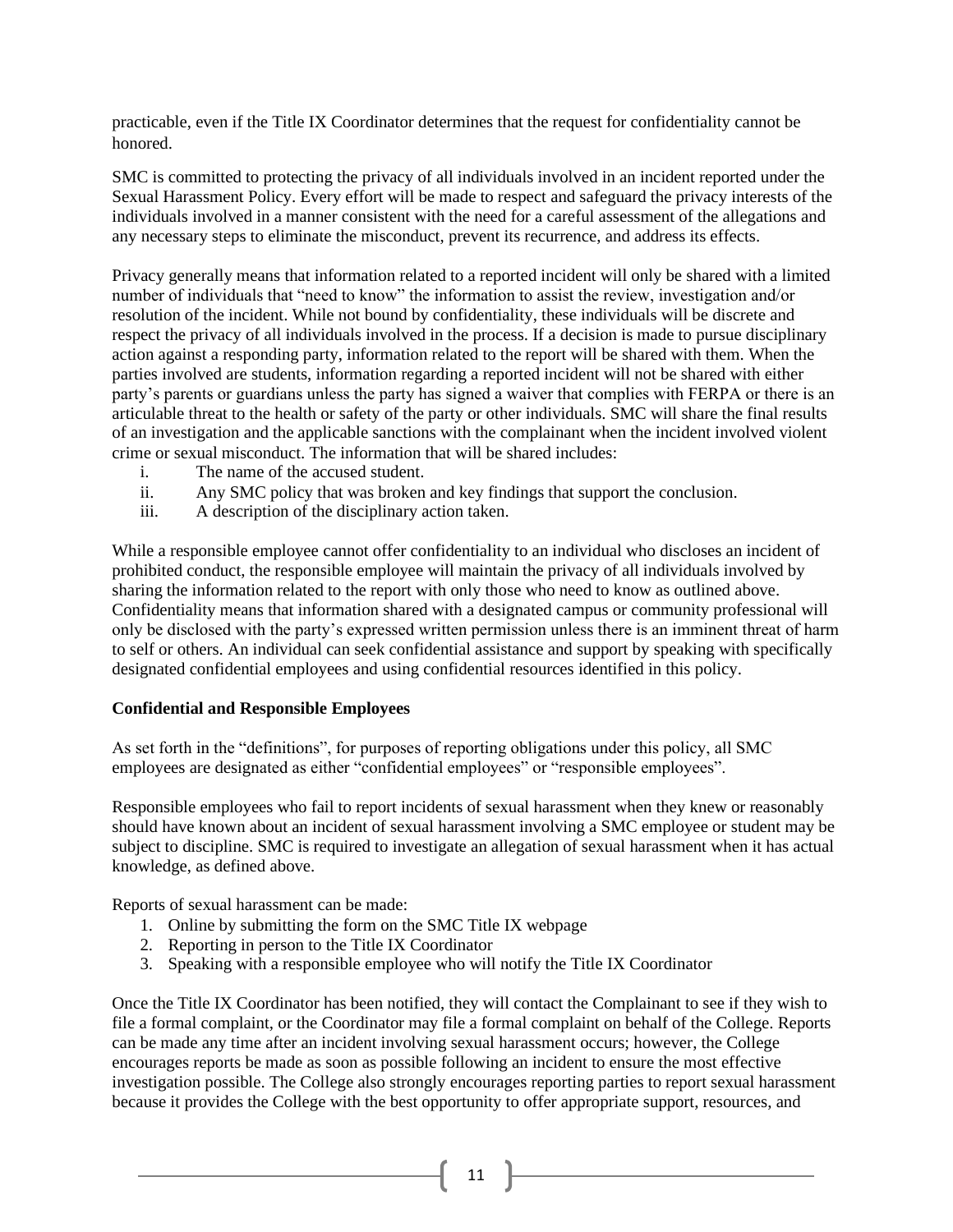supportive measures to assist a reporting party, assess any health or safety risks posed by the alleged misconduct, take immediate and appropriate steps to investigate what occurred, and take prompt and effective action to end any misconduct, remedy its effects, and prevent its recurrence.

As stated in the "definitions", individuals who want to keep their confidentiality may speak to a confidential employee. A confidential employee will not disclose information about sexual harassment to SMC's Title IX Coordinator, or others in a way that identifies the involved individuals without the individual's permission (unless required by law to do so).

Responsible employees are under an obligation to share information with the Title IX Coordinator when they know or reasonably should know about:

- 1. A student who has experienced sexual harassment, regarding of where or when the incident occurred.
- 2. An employee who has experienced sexual harassment only if the accused person is a SMC employee or student.

Responsible employees are required to share all relevant information of which they are or become aware of that is related to the incident, including the names of the involved individual(s) and witnesses and the date, location, and circumstances of the incident, if known. Responsible employees who know about an incident involving sexual harassment involving a student or employee who fail to report to the Title IX Coordinator may be subject to discipline. Responsible employees should not perform an investigation or attempt to discover additional information before contacting the Title IX Coordinator.

SMC realizes that in some instances a complainant may tell a responsible employee about an incident of sexual harassment but also request:

- 1. That their name and any other personally identifying information be confidential and not share with the responding party or others.
- 2. That no investigation be pursued.
- 3. No disciplinary action be taken.

The responsible employee should communicate these requests to the Title IX Coordinator. SMC will honor such requests if it is possible to do so while also protecting the health and safety of the SMC community and in compliance with state and federal law. The Title IX Coordinator will consider the totality of the known circumstances; the presence of any risks to the safety of the campus community; the potential impact of such actions on the complainant; and the existence of other available and relevant information or evidence regarding the alleged conduct. If the reporting party's request to keep confidentiality can be honored, SMC may take other steps designed to eliminate the reported conduct, prevent its recurrence, and remedy its effects on the reporting party and the University community. If it is determined that SMC cannot honor the confidentiality request, the Title IX Coordinator will advise the complainant that SMC intends to proceed with an investigation but that the complainant is not required to participate in the investigation or in any other actions undertaken by the College. If the complainant declines to participate in the investigation, the Title IX Coordinator may continue the investigation process if it is possible to do so without the complainant's participation; however, SMC's ability to meaningfully investigate and respond may be limited.

### **Disability Accommodations**

This Policy does not alter any institutional obligations under federal disability laws including the Americans with Disabilities Act (ADA) of 1990, and Section 504 of the Rehabilitation Act of 1973. Parties may request reasonable accommodations for disclosed disabilities to the Title IX Coordinator at any point before or during the Title IX Grievance Process that do not fundamentally alter the process. The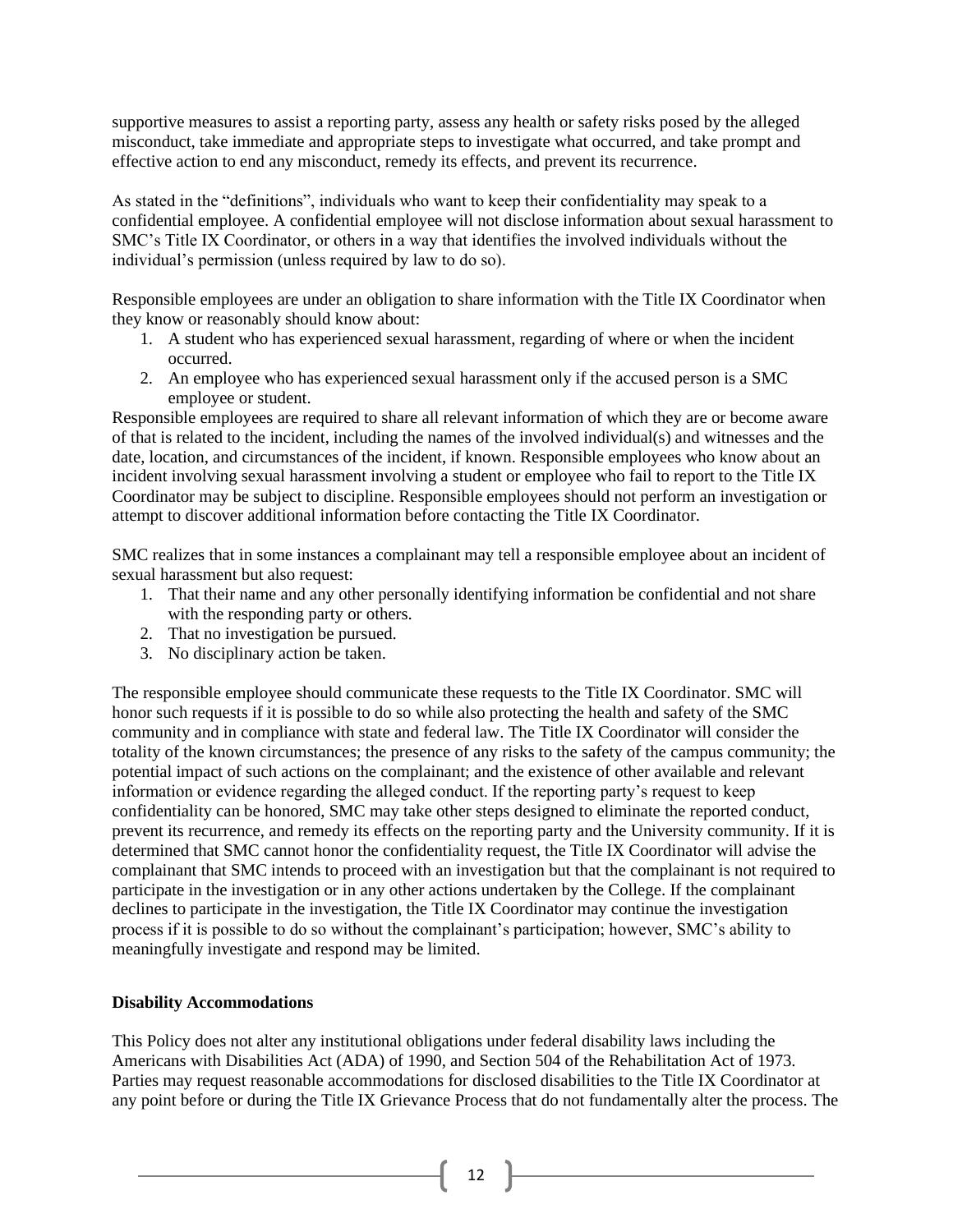Title IX Coordinator will not affirmatively provide disability accommodations that have not been specifically requested by the Parties, even where the Parties may be receiving accommodations in other institutional programs and activities.

## **Making A Report Regarding Covered Sexual Harassment to the Institution**

Any person may report sex discrimination, including sexual harassment (whether or not the person reporting is the person alleged to be the victim of conduct that could constitute sex discrimination or sexual harassment), in person, by mail, by telephone, or by electronic mail, using the contact information listed for the Title IX Coordinator, or by any other means that results in the Title IX Coordinator receiving the person's verbal or written report.

The role of the Title IX Coordinator is to ensure compliance with federal and state law and regulations regarding Title IX. The Title IX Coordinator oversees the University's investigation, response to, and resolution of all reports of sexual harassment. The Title IX Coordinator organizes the mandatory training for individuals involved in the University's sexual harassment investigation and grievance process, which includes training on the definition of sexual harassment, the scope of the education program or activity, how to conduct and investigation and grievance process, including hearings and appeals, and how to serve impartially, including by avoiding prejudgments of the facts at issue, conflicts of interest, and bias. The Title IX Coordinator also assists students and employees in understanding their rights, responsibilities, and options for reporting potential misconduct and receiving support services.

Inquiries and/or concerns relating to Title IX or sexual and gender-based misconduct may be referred to SMC's Title IX Coordinator:

Keith James Director, Title IX & Equal Opportunity 1000 Powell Mill Rd. Spartanburg, SC 29301 864-587-4129 [Smctix@smcsc.edu](mailto:Smctix@smcsc.edu)

Such a report may be made at any time (including during non-business hours) by using the telephone number or electronic mail address listed for the Title IX Coordinator.

The following Officials will provide privacy, but not confidentiality, upon receiving a report of conduct under this policy:

- The Title IX Coordinator
- Stacey Scarborough, Deputy Title IX Coordinator Instructional Designer, Online Programs [scarboroughS@smcsc.edu](mailto:scarboroughS@smcsc.edu)
- Deanna Unger, Deputy Title IX Coordinator Associate AD for Athletic Compliance Bridges Arena 864-587-4362 [UngerD@smcsc.edu](mailto:UngerD@smcsc.edu)

 $13 \quad \}$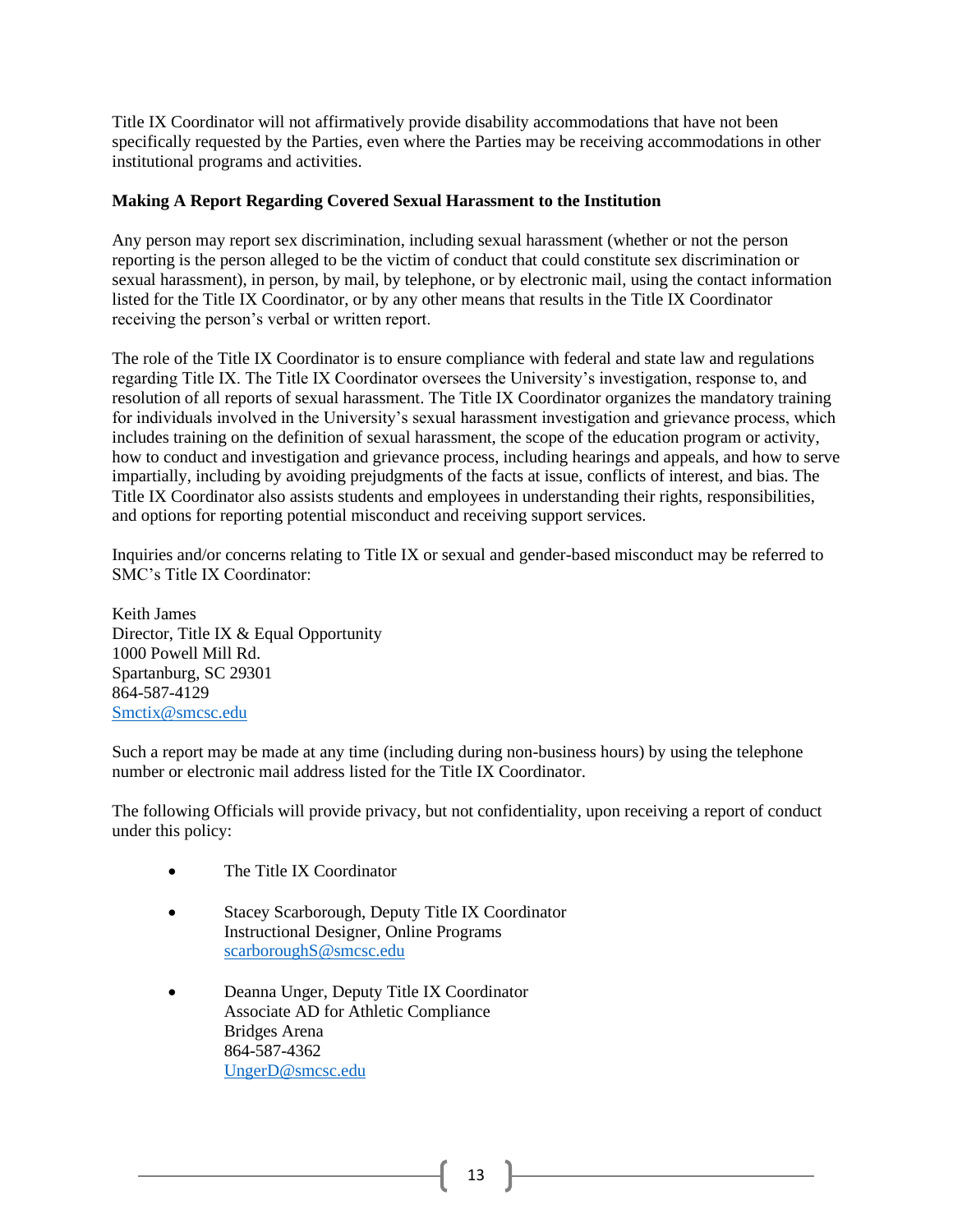#### **Campus Confidential Resources**

*\*\*Individuals may be able to report to these individuals without triggering a campus investigation. Normally, these employees will report no identifying information to SMC authorities without your permission. However, in some circumstances reporting may be required. \*\**

SMC Chaplain Phone: 864-587-4282

SMC Counseling Services Phone: 864-587-4356

SMC Health Services Phone: 864-587-4277

#### **Off-Campus Confidential Resources**

SAFE Homes Rape Crisis Coalition 24-hour hotline: 1-800-273-5066 or 864-583-9803

National Sexual Assault Hotline (RAINN) 1-800-656-4673 (HOPE) Live chat: [www.ohl.rainn.org/online24/7](http://www.ohl.rainn.org/online24/7)

Domestic Violence Hotline 1-800-799-7233 (SAFE)

Men's Domestic Abuse Helpline 24-hour hotline: 1-888-743-5754

### **Reporting**

A complainant may choose to make a report to SMC to pursue resolution under this policy and may also choose to make a report to law enforcement. A complainant may pursue either, or both, of these options at the same time. If the complainant files a criminal complaint with local law enforcement, SMC will comply with reasonable law enforcement requests for cooperation. Such cooperation may require SMC to temporarily suspend the Title IX investigation while law enforcement gathers evidence.

### **Non-Investigatory Measures Available Under the Title IX Grievance Policy**

#### *Supportive Measures*

Complainants (as defined above), who report allegations that could constitute covered sexual harassment under this policy, have the right to receive supportive measures from SMC regardless of whether they desire to file a complaint, which may include counseling, extensions of deadlines or other course-related adjustments, modifications of work or class schedules, campus escort services, no-contact orders, changes in work or housing locations, leaves of absences, or increased security and monitoring of certain areas of campus are appropriate. Supportive measures are non-disciplinary and non-punitive.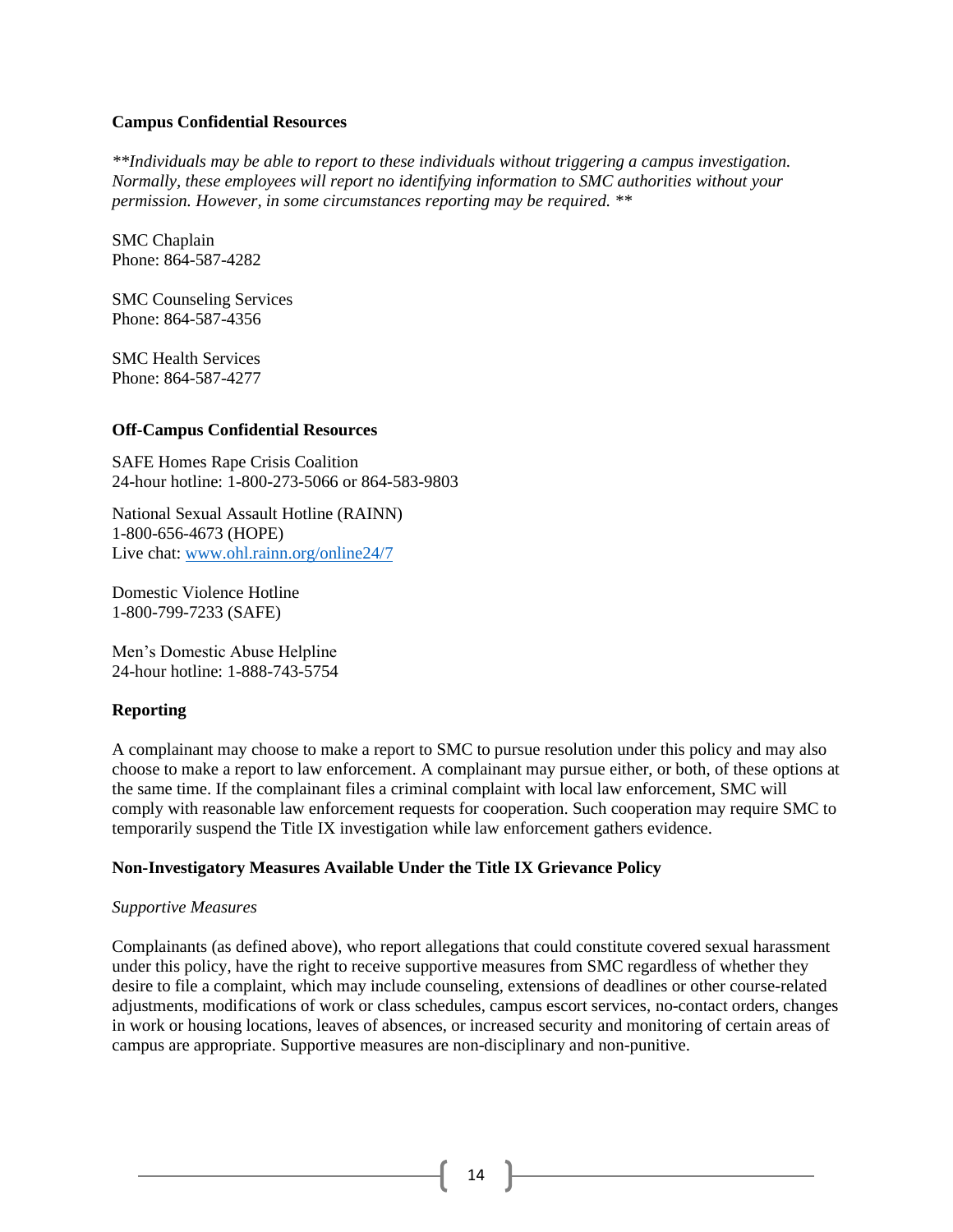### *Emergency Removal*

SMC retains the authority to remove a respondent from SMC's program or activity on an emergency basis, where SMC (1) undertakes an individualized safety and health risk analysis and (2) determines that an immediate threat to the physical health or safety of any student or other individual arising from the allegations of covered sexual harassment justifies a removal.

If SMC determines such a removal is necessary, the respondent will be provided notice and an opportunity to challenge the decision immediately following the removal.

#### *Administrative Leave*

SMC retains the authority to place a non-student employee respondent on administrative leave during the Title IX Grievance Process, consistent with SMC's Policies and Procedures manual.

#### **The Title IX Grievance Process**

#### *Filing a Formal Complaint*

The timeframe for the Title IX Grievance Process begins with the filing of a Formal Complaint. The Grievance Process will be concluded within a reasonably prompt manner, and no longer than ninety (90) business days after the filing of a Formal Complaint, provided that the process may be extended for a good reason, including but not limited to the absence of a party, a party's advisor, or a witness; concurrent law enforcement activity; or the need for language assistance or accommodation of disabilities. The procedure for applying for extensions is described below. To file a Formal Complaint, a complainant must provide the Title IX Coordinator an electronic or written signed complaint describing the facts alleged. Complainants are only able to file a Formal Complaint under this Policy if they are currently participating in, or attempting to participate in, the education programs or activities, of SMC, including as an employee. For complainants who do not meet these criteria, SMC will utilize existing policies in the SMC Code of Conduct.

If a complainant does not wish to make a Formal Complaint, the Title IX Coordinator may determine a formal complaint is necessary. SMC will inform the complainant of this decision in writing, and the complainant need not participate in the process further but will receive all notices issues under this policy and process.

Nothing in the Title IX Grievance Policy prevents a complainant from seeking the assistance of state or local law enforcement alongside the appropriate on-campus process.

#### *Multi-Party Situations*

SMC may consolidate Formal Complaints alleging covered sexual harassment against more than one respondent, or by more than one complainant against one or more respondents, or by one party against the other party, where the allegations of covered sexual harassment arise out of the same facts or circumstances.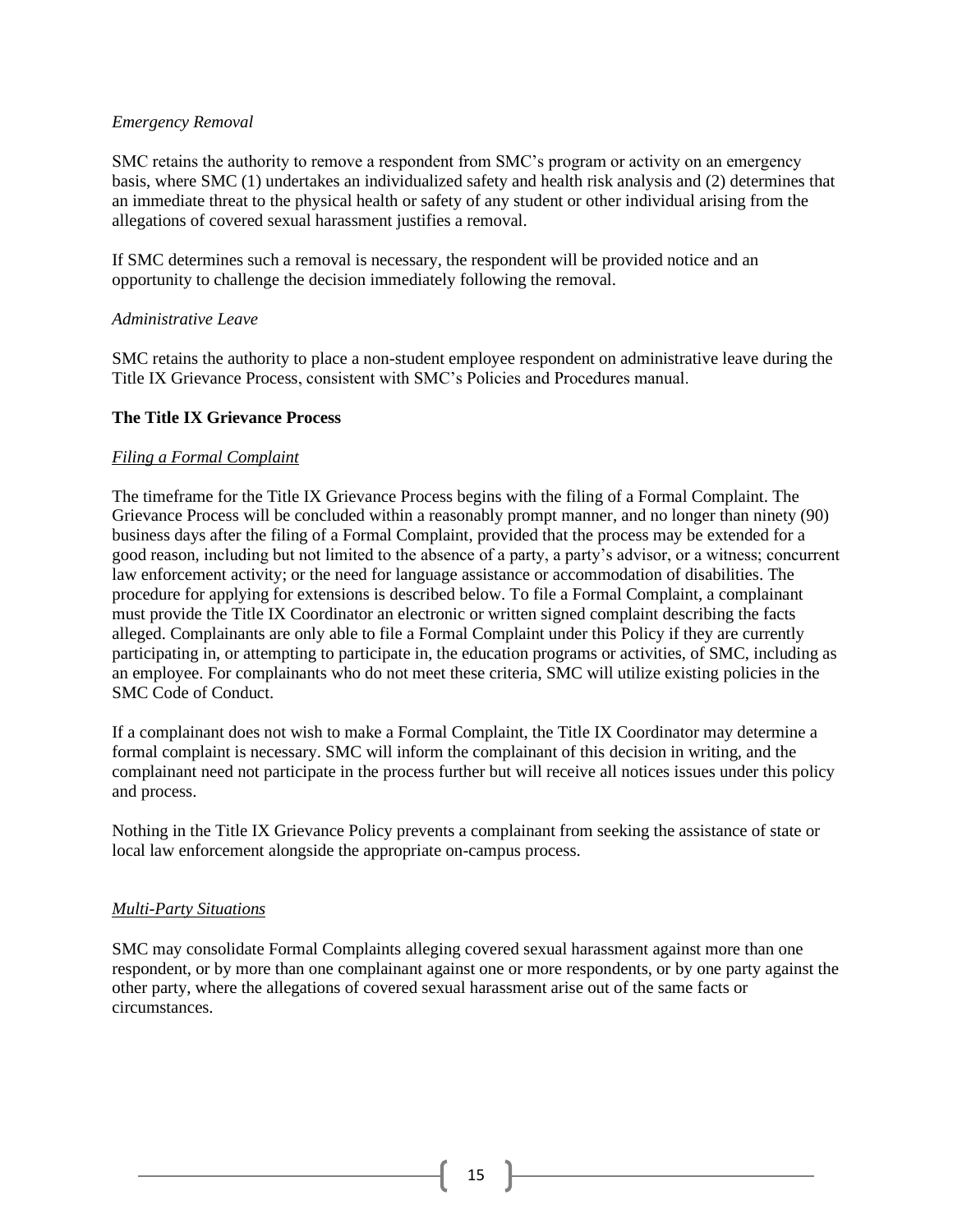## *Determining Jurisdiction*

The Title IX Coordinator or designee without a conflict of interest or bias, will determine if the Title IX Grievance Process should apply to a Formal Complaint. The Process will apply when ALL of the following elements are met, in the reasonable determination of the Title IX Coordinator or designee:

- 1. The conduct is alleged to have occurred on or after August 14, 2020.
- 2. The conduct is alleged to have occurred in the United States.
- 3. The conduct is alleged to have occurred in SMC's education program or activity.
- 4. The alleged conduct, if true, would constitute covered sexual harassment as defined in this policy.

If all the elements are met, SMC will investigate the allegations according to the Grievance Process.

## *Allegations Potentially Falling Under Two Policies*

If the alleged conduct, if true, includes conduct that would constitute covered sexual harassment and conduct that would not constitute covered sexual harassment, the Title IX Grievance Process will be applied in the investigation and adjudication of all the allegations.

### *Mandatory Dismissal*

If any one of these elements are not met, the Title IX Coordinator or designee without a conflict of interest or bias will notify the parties that the Formal Complaint is being dismissed for the purposes of the Title IX Grievance Policy. Each party may appeal this dismissal using the procedure outlined in "Appeals," below.

### *Discretionary Dismissal*

The Title IX Coordinator or designee without a conflict of interest or bias may dismiss a Formal Complaint under the Title IX Grievance Policy, or any specific allegations raised within that Formal Complaint, at any time during the investigation or hearing, if:

- A complainant notifies the Title IX Coordinator in writing that they would like to withdraw the Formal Complaint or any allegations raised in the Formal Complaint;
- The respondents is no longer enrolled or employed by SMC; or,
- Specific circumstances prevent SMC from gathering evidence sufficient to reach a determination regarding the Formal Complaint or allegations within the Formal Complaint.

Any party may appeal a dismissal determination using the process set forth in "Appeals," below.

### *Notice of Dismissal*

Upon reaching a decision that the Formal Complaint will be dismissed, SMC will promptly send written notice of the dismissal of the Formal Complaint or any specific allegation within the Formal Complaint, and the reason for the dismissal, simultaneously to the parties through their SMC email accounts. It is the responsibility of parties to maintain and regularly check their email accounts.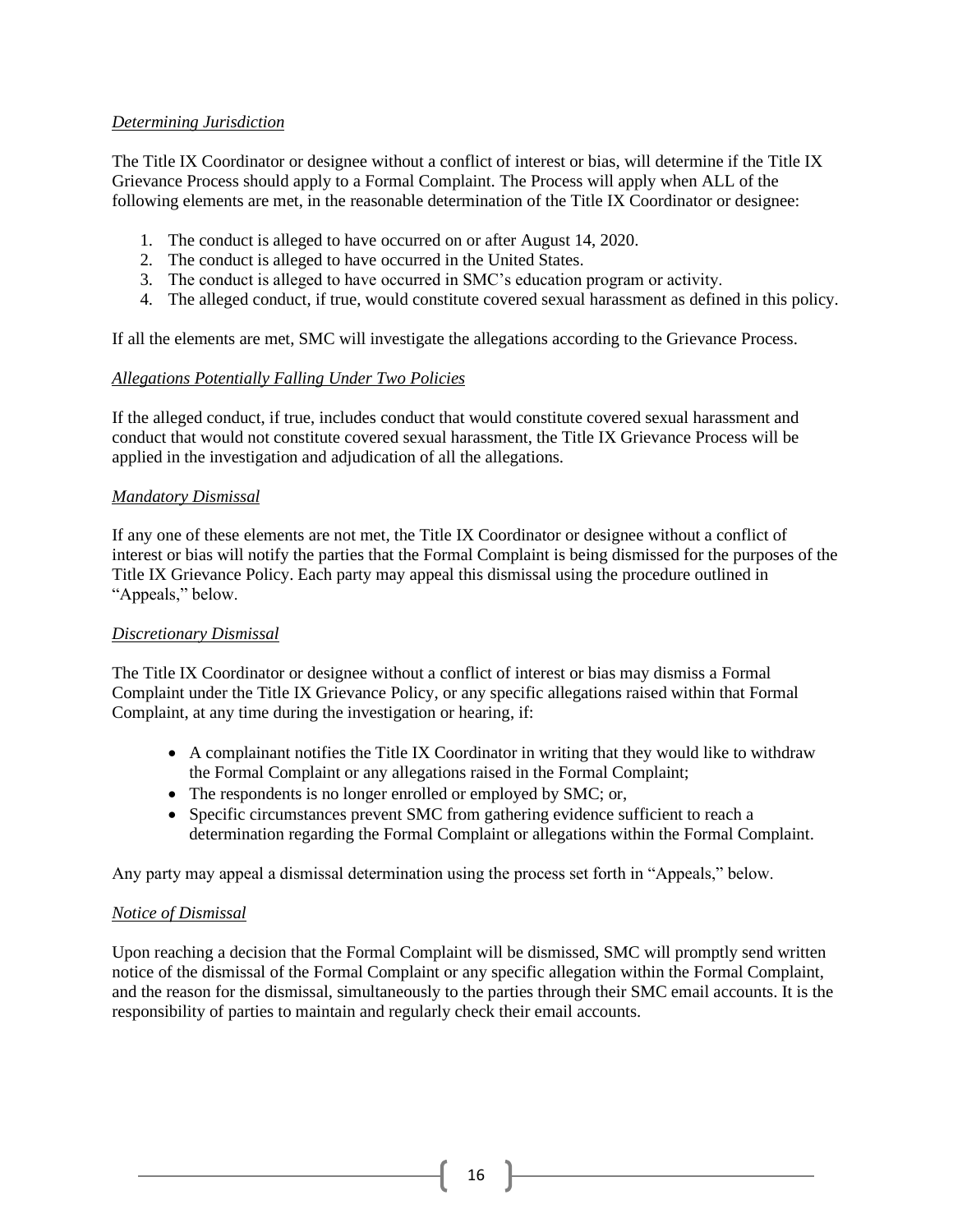## *Notice of Removal from Title IX to Code of Conduct*

Upon dismissal for the purposes of Title IX, SMC retains discretion to utilize the SMC Code of Conduct to determine if a violation of the Code of Conduct has occurred. If so, SMC will promptly send written notice of the dismissal of the Formal Complaint under the Title IX Grievance Process and removal of the allegations to the conduct process.

## *Notice of Allegations*

The Title IX Coordinator will draft and provide the Notice of Allegations (NOA) to any party to the allegations of sexual harassment. Such notice will occur as soon as practicable, but no more than five (5) business days after the institution receives a Formal Complaint of the allegations, if there are no extenuating circumstances.

The parties will be notified via their SMC email account if they are a student or employee, and by other reasonable means if they are neither.

SMC will provide sufficient time for the parties to review the NOA and prepare a response before any initial interview.

The Title IX Coordinator or designee may determine that the Formal Complaint must be dismissed under the mandatory grounds listed above and will issue a Notice of Dismissal. If such a determination is made, any party to the allegations of sexual harassment identified in the Formal Complaint will receive the Notice of Dismissal in conjunction with, or in separate correspondence after the NOA.

The NOA will include the following:

- Notice of SMC's Title IX Grievance Process and a hyperlink to a copy of the process.
- Notice of the allegations potentially constituting covered sexual harassment, and sufficient details known at the time the Notice is issued, such as the identities of the parties involved in the incident, if known, including the complainant, the conduct allegedly constituting covered sexual harassment, and the date and location of the alleged incident if known.
- A statement that the respondent is presumed not responsible for the alleged conduct and that a determination regarding responsibility is made at the conclusion of the grievance process.
- A statement that the parties may have an advisor of their choice, who may be, but is not required to be, an attorney, as required under  $34$  C.F.R. §  $106.45(b)(5)(iv)$ .
- A statement that before the conclusion of the investigation, the parties may inspect and review evidence that before the conclusion of the investigation that is directly related to the allegations raised in the Formal Complaint, including the evidence upon which SMC does not intend to rely on when reaching a determination regarding responsibility, and evidence that both tends to prove or disprove the allegations, whether obtained from a party or other source, as required by 34 C.F.R.  $§ 106.45(b)(5)(vi)$ .

# *Ongoing Notice*

If, during the investigation, SMC decides to investigate allegations about the Complainant or Respondent that are not included in the NOA and are otherwise covered "sexual harassment" falling within the Title IX Grievance Process, SMC will notify the parties whose identities are known of the additional allegations by their SMC email accounts or other reasonable means.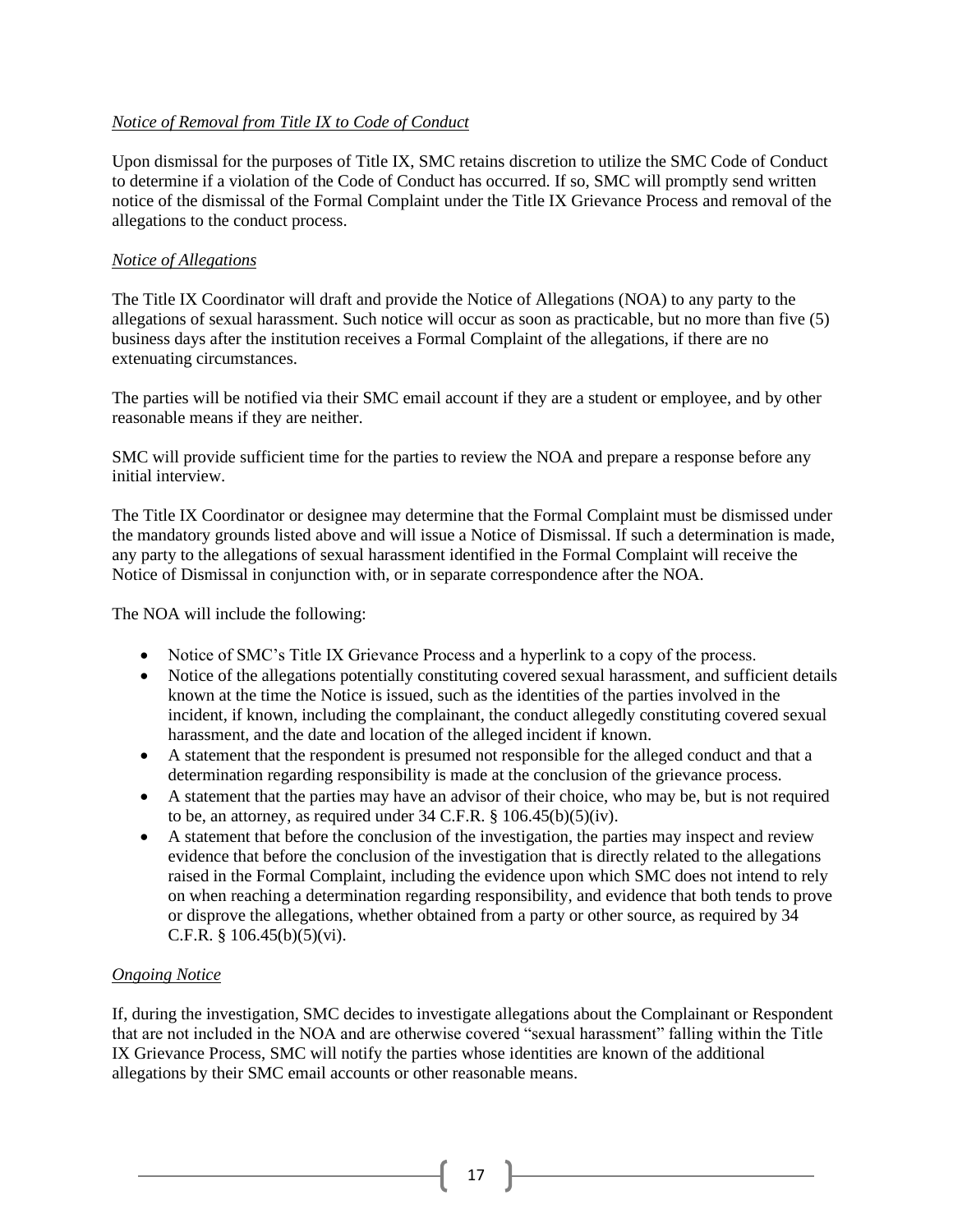The parties will be provided sufficient time to review the additional allegations to prepare a response before any initial interview regarding those additional charges.

## *Advisor of Choice and Preparation of Advisor of Choice*

SMC will provide the parties equal access to advisors and support persons; any restrictions on advisor participation will be applied equally.

SMC has a long-standing practice of requiring students to participate in the process directly and not through and advocate or representative. Students participating as a Complainant or Respondent in this process may be accompanied by an Advisor of Choice to any meeting or hearing to which they are required or eligible to attend. The Advisor of Choice is not an advocate. Except where explicitly stated by this Policy, as consistent with the Final Rule, Advisors of Choice shall not participate directly in the process as per standard policy and practice of SMC.

SMC will not intentionally schedule meetings or hearings on dates where the Advisors of Choice for all parties are not available, provided that the Advisors act reasonably in providing available dates and work collegially to find dates and times that meet all schedules.

SMC's obligations to investigate and adjudicate in a prompt timeframe under Title IX and other college policies apply to matters governed under this Policy, and SMC cannot agree to extensive delays solely to accommodate the schedule of an Advisor of Choice. The determination of what is reasonable shall be made by the Title IX Coordinator or designee. SMC will not be obligated to delay a meeting or hearing under this process more than five (5) business days due to the unavailability of an Advisor of Choice and may offer the party the opportunity to obtain a different Advisor of Choice or utilize one provided by SMC.

### *Notice of Meetings and Interviews*

SMC will provide, to a party whose participation is invited or expected, written notice of the date, time, location, participants, and purpose of all hearings, investigative interviews, or other meetings with a party, with sufficient time for the party to prepare to participate.

### *Delays*

Each party may request a one-time delay in the Grievance Process of up to five (5) business days for good cause (granted or denied in the sole judgment of the Title IX Coordinator or designee) provided that the requestor provides reasonable notice, and the delay does not overly inconvenience other parties.

For example, a request to take a five-day pause made an hour before a hearing for which multiple parties and their advisors have traveled to and prepared for shall generally not be granted, while a request for a five day pause in the middle of investigation interviews to allow a party to obtain certain documentary evidence shall generally be granted.

The Title IX Coordinator or designee shall have sole judgment to grant further pauses in the Process.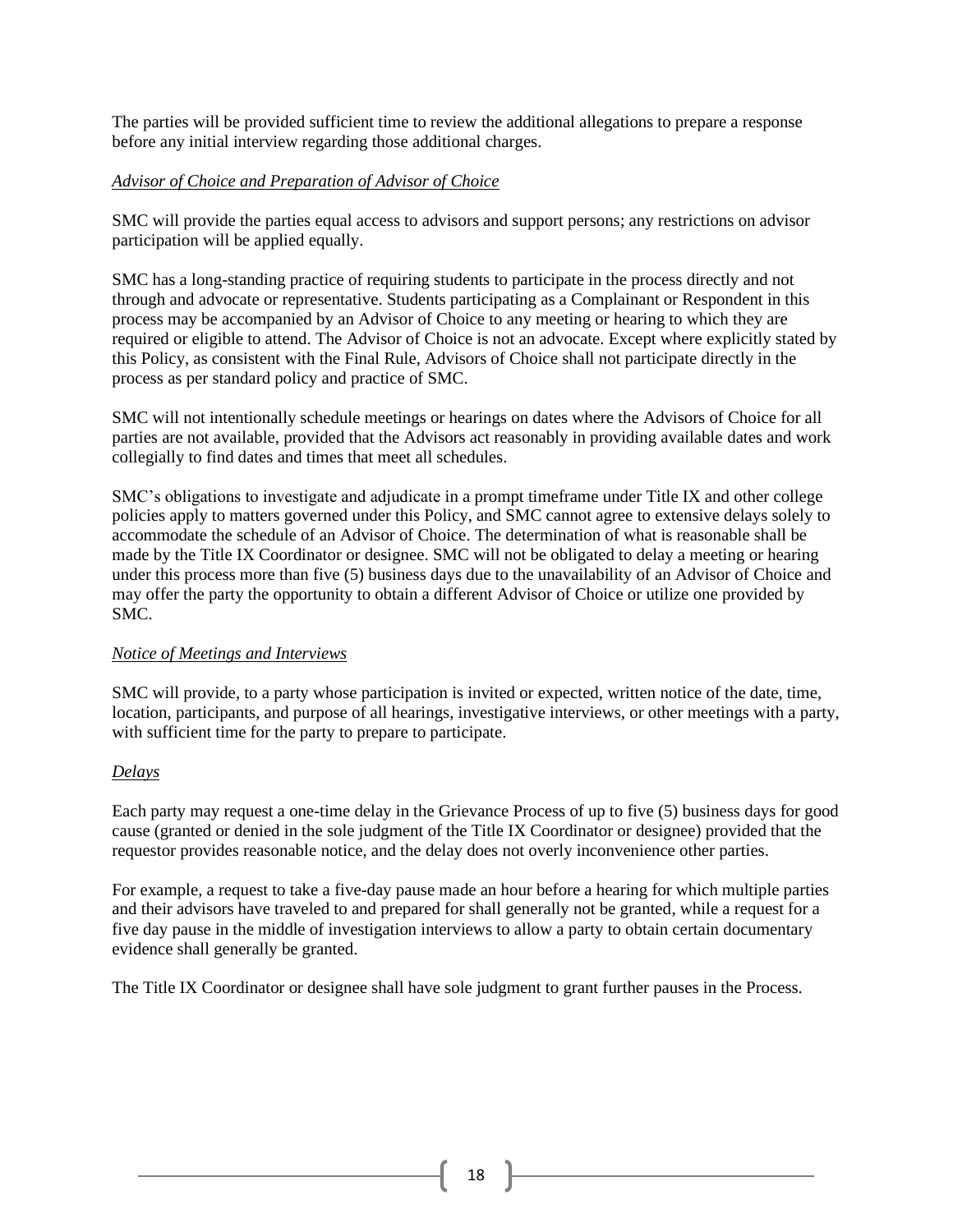## **Title IX Investigations**

## *General Rules of Investigation*

The Title IX Coordinator and/or an investigator designated by the Title IX Coordinator will perform an investigation under a reasonably prompt timeframe of the conduct alleged to constitute sexual harassment after issuing the NOA.

SMC and not the parties, has the burden of proof and the burden of gathering evidence, i.e., the responsibility of showing a violation of this Policy has occurred. This burden does not rest with either party, and either party may decide not to share their account of what occurred or may decide not to participate in an investigation or hearing. This does not shift the burden of proof away from SMC and does not indicate responsibility.

SMC cannot access, consider, or disclose medical records without a waiver from the party (or parent, if applicable) to whom the records belong or of whom the records include information. SMC will provide equal opportunity for the parties to present witnesses, including fact and expert witnesses, and other inculpatory and exculpatory evidence, (i.e., evidence that tends to prove and disprove the allegations) as described below.

Evidence that will be available for inspection and review by the parties will be any evidence that is directly related to the allegations raised in the Formal Complaint. It will include any:

- 1. Evidence that is relevant, even if that evidence does not end up being relied upon by the institution in making a determination regarding responsibility.
- 2. Inculpatory and exculpatory evidence (i.e., evidence that tends to prove and disprove the allegations) that is directly related to the allegations, whether obtained from a party or other source.

All parties must submit any evidence they would like the investigator to consider prior to when the parties' time to inspect and review evidence begins.

SMC will send the evidence made available for each party and each party's advisor, if any, to inspect and review [through an electronic format or hard copy]. SMC is not under an obligation to use any specific process or technology to provide the evidence and shall have the sole discretion in terms of determining format and any restrictions or limitations on access.

The parties will have ten (10) business days to inspect and review the evidence and submit a written response by email to the investigator. The investigator will consider the parties' written responses before completing the Investigative Report.

SMC may provide the parties five (5) business days after the initial inspection and review of evidence, and before the investigator completes their Investigative Report, to provide additional evidence in response to their inspection and review of the evidence, and then provide the parties five (5) business days to inspect, review, and respond to the party's additional evidence through a written response to the investigator. Those written responses may be disclosed to the parties.

Any evidence subject to inspection and review will be available at any hearing, including for purposes of cross-examination.

The parties and their advisors must sign an agreement not to disseminate any of the evidence subject to inspection and review or use such evidence for any purpose unrelated to the Title IX Grievance process.

 $19$  ]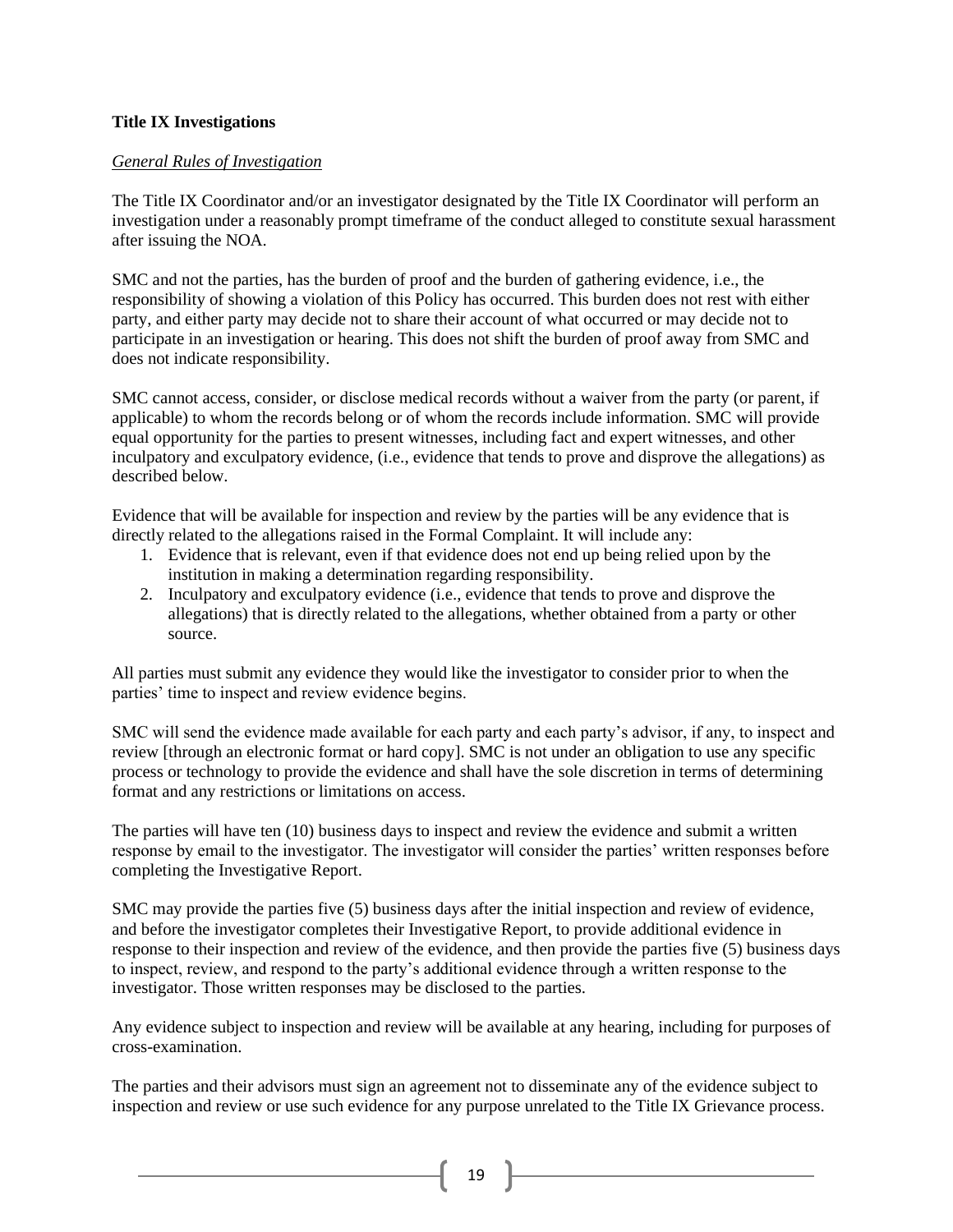The parties and their advisors agree not to photograph or otherwise copy the evidence.

### *Inclusion of Evidence Not Directly Related to the Allegations*

Evidence obtained in the investigation that is determined in the reasoned judgment of the investigator not to be directly related to the allegations in the Formal Complaint will be included in the appendices to the investigative report.

#### *Investigative Report*

The Title IX Coordinator and/or an investigator designated by the Title IX Coordinator will create an Investigative Report that fairly summarizes relevant evidence and will provide that Report to the parties at least ten (10) business days prior to the hearing in an electronic format or a hard copy for each party's review and written response.

The Investigative Report is not intended to catalog all evidence obtained by the investigator, but only to provide a fair summary of that evidence.

Only relevant evidence (including both inculpatory and exculpatory—i.e., tending to prove and disprove the allegations) will be referenced in the Investigative Report.

The investigator may redact irrelevant information from the Investigative Report when that information is contained in documents or evidence that is/are otherwise relevant.

### **Title IX Grievance Hearings**

### *General Rules of Hearings*

SMC will not issue a disciplinary sanction arising from an allegation of covered sexual harassment without holding a live hearing.

The live hearing may be conducted with all parties physically present in the same geographic location, or at SMC's discretion, any or all parties, witnesses, and other participants may appear at a live hearing virtually through Microsoft Teams. This technology will enable participants to simultaneously see and hear each other. At its discretion, SMC may delay or adjourn a hearing based on technological errors not within a party's control.

All proceedings will be recorded through audiovisual recording or transcript. That recording or transcript will be made available to the parties for inspection and review.

Prior to obtaining access to any evidence, the parties and their advisors must sign an agreement not to disseminate any of the testimony heard or evidence obtained in the hearing or use such testimony or evidence for any purpose unrelated to the Title IX Grievance Process. Once signed, this Agreement may not be withdrawn.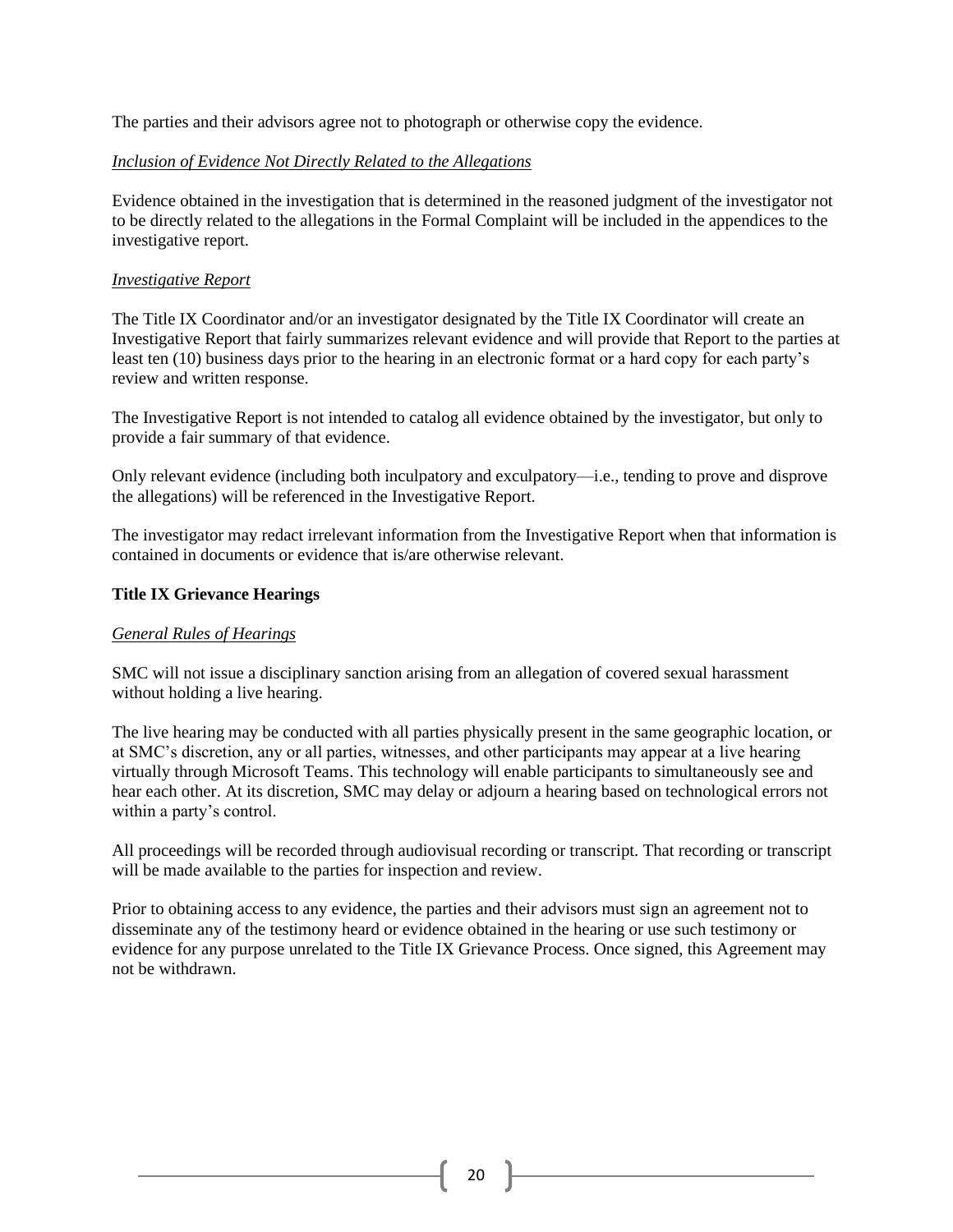### *Continuances or Granting Extensions*

SMC may determine that multiple sessions or a continuance (i.e., pausing the hearing until a later date or time) is needed to complete a hearing. If so, SMC will notify all participants and endeavor to accommodate all participants' schedules and complete the hearing as promptly as practicable.

As a general rule, no new evidence or witnesses may be submitted during a live hearing.

If a party identifies new evidence or witnesses that were not reasonably available prior to the live hearing and could affect the outcome of the matter, the party may request that such evidence or witnesses be considered at the live hearing.

The Decision-Maker will consider this request and make a determination regarding (1) whether such evidence or witness testimony was actually unavailable by reasonable effort prior the hearing, and (2) whether such evidence or witness testimony could affect the outcome of the matter. The party offering the newly discovered evidence or witness has the burden of establishing these questions by a preponderance of the evidence.

If the Decision-maker answers in the affirmative to both questions, then the parties will be granted a reasonable pause in the hearing to review the evidence or prepare for questioning of the witness.

## *Participants in the Live-Hearing*

Live hearings are not public, and the only individuals permitted to participate in the hearing are as follows:

Complainant and Respondent [The Parties']

- 1. The parties cannot waive the right to a live hearing.
- 2. SMC may still proceed with a live hearing in the absence of a party and may reach a determination of responsibility in their absence, including through any evidence gathered and statements made. 85 Fed. Reg. 30026, 30361 (May 19, 2020).
	- *a. Please note in the originally released Final Rule, prior statements made by a party had to be excluded in the maker of the statement did not submit to cross-examination. However, in August 2021, the Department of Education announced they would "immediately cease enforcement of the part of § 106.45(b)(6)(i) regarding the prohibition against statements not subject to cross-examination."* [Letter to Students, Educators, and Other Stakeholders Victims](https://www2.ed.gov/about/offices/list/ocr/docs/202108-titleix-VRLC.pdf)  [Rights Law Center et al. v. Cardona \(PDF\)](https://www2.ed.gov/about/offices/list/ocr/docs/202108-titleix-VRLC.pdf)
- 3. SMC will not threaten, coerce, intimidate, or discriminate against the party in an attempt to secure the party's participation. See 34 CFR § 106.71; see also 85 Fed. Reg. 30026, 30216 (May 19, 2020).
- 4. The decision-maker cannot draw an inference about the determination regarding responsibility based solely on a party's absence from the live hearing or refusal to answer cross-examination or other questions. See 34 C.F.R. § 106.45(b)(6)(i).

### The Decision-Maker

- 1. The hearing body will consist of a panel of two (2) decision-makers.
- 2. No member of the hearing body will also have served as the Title IX Coordinator, Title IX Investigator, or advisor to any party in the case, not may any member of the hearing body serve on the appeals body on the case.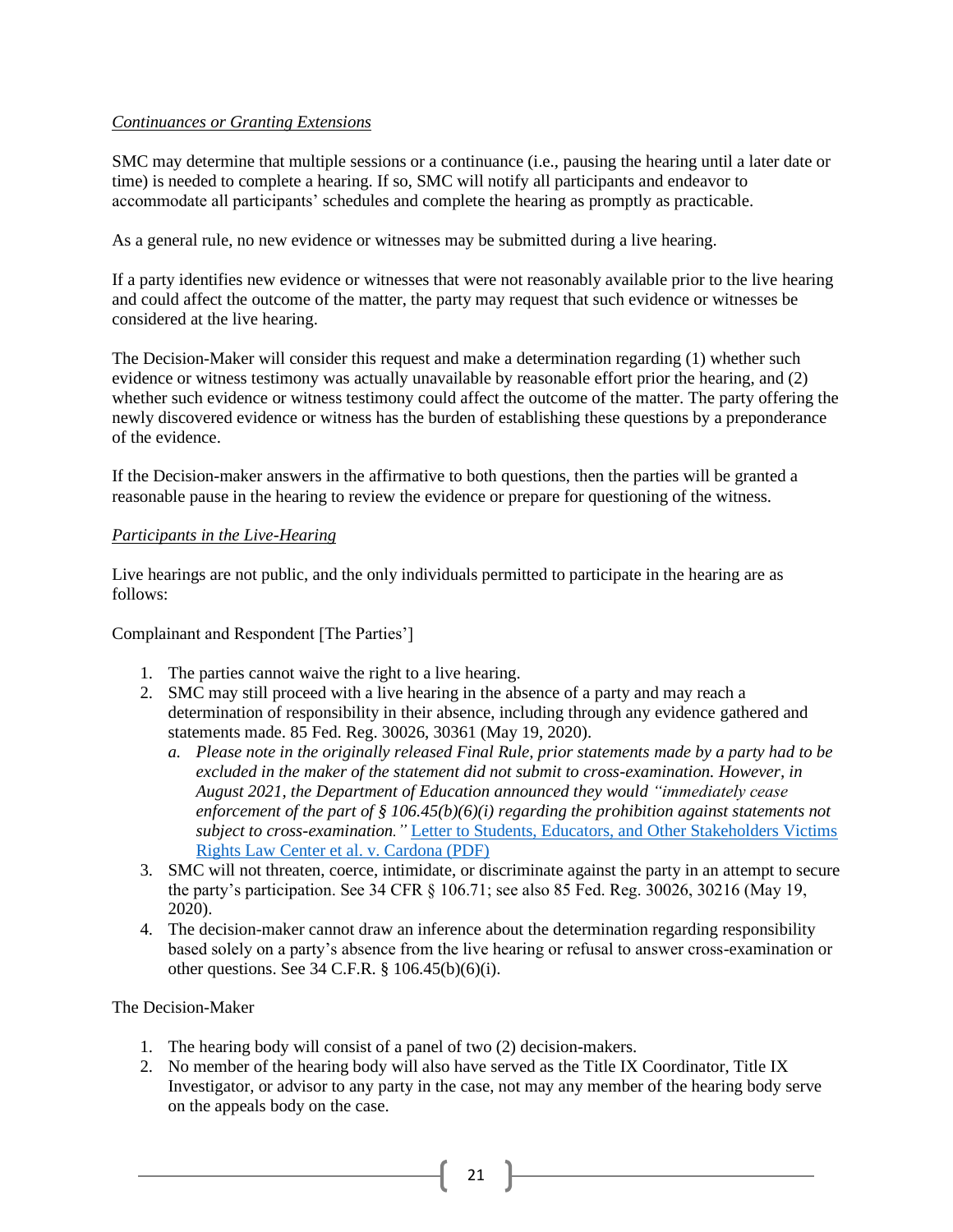- 3. No member of the hearing body will have a conflict of interest or bias in favor of or against complainants or respondents generally, or in favor or against the parties to a particular case.
- 4. The hearing body will be trained on topics including how to serve impartially, issues of relevance, including how to apply the rape shield protections provided for complainants, and any technology to be used at the hearing.
- 5. The parties will have an opportunity to raise an objection regarding a decision-maker's actual or perceived conflicts of interest or bias at the commencement of the live-hearing.

## Advisor of Choice

- 1. The parties have the right to select and advisor of their choice, who may be, but does not have to be, an attorney.
- 2. The advisor of choice may accompany the parties to any meeting or hearing they are permitted to attend, but may not speak for the party, except for the purpose of cross-examination and direct examination.
- 3. The parties are not permitted to conduct cross-examination; it must be conducted by the advisor. As a result, if a party does not select an advisor, SMC will select an advisor to serve in this role for the limited purpose of conducting the cross-examination at no fee or charge to the party.
- 4. The advisor is not prohibited from having a conflict of interest or bias in favor of or against complainants or respondents generally, or in favor or against the parties to the particular case.
- 5. The advisor is not prohibited from being a witness in the matter.
- 6. If a party does not attend the live hearing, the party's advisor may appear and conduct crossexamination on their behalf. 85 Fed. Reg. 30026, 30340 (May 19, 2020).
- 7. If neither a party nor their advisor appear at the hearing, SMC will provide an advisor to appear on behalf of the non-appearing party. 85 Fed. Reg. 30026, 30339-40 (May 19, 2020).

### Witnesses

- 1. Witnesses cannot be compelled to participate in the live hearing and have the right not to participate in the hearing free from retaliation. 85 Fed. Reg. 30026, 30360 (May 19, 2020).
- 2. If a witness does not submit to cross-examination, as described below, the decision-maker cannot rely on any statements by that witness in reaching a determination regarding responsibility, including any statement relayed by the absent witness to a witness or a party who testifies at the live hearing. 85 Fed. Reg. 30026, 30347 (May 19, 2020).

# *Hearing Procedures*

For all live hearings conducted under this Title IX Grievance Process, the procedure will be as follows:

- 1. Decision-maker/Administrative Hearing Officer will open and establish rules and expectations for the hearing.
- 2. The Parties will be given the opportunity to provide opening statements.
- 3. Decision-maker will ask questions of the Parties and Witnesses.
- 4. Parties will be given the opportunity for live cross-examination after Decision-maker conducts its initial round of questioning. During the Parties' cross-examination, the decision-maker will have the authority to pause cross-examination at any time for the purpose of asking their own follow up questions; and any time necessary to enforce the established rules of decorum.
- 5. Should a Party or Party's advisor choose not to cross-examine a Party or Witness, the Party shall affirmatively waive cross-examination through a written or oral statement to the Decision-maker. A Party's waiver of cross-examination does not eliminate the ability of the Decision-maker to use statements made by the Party.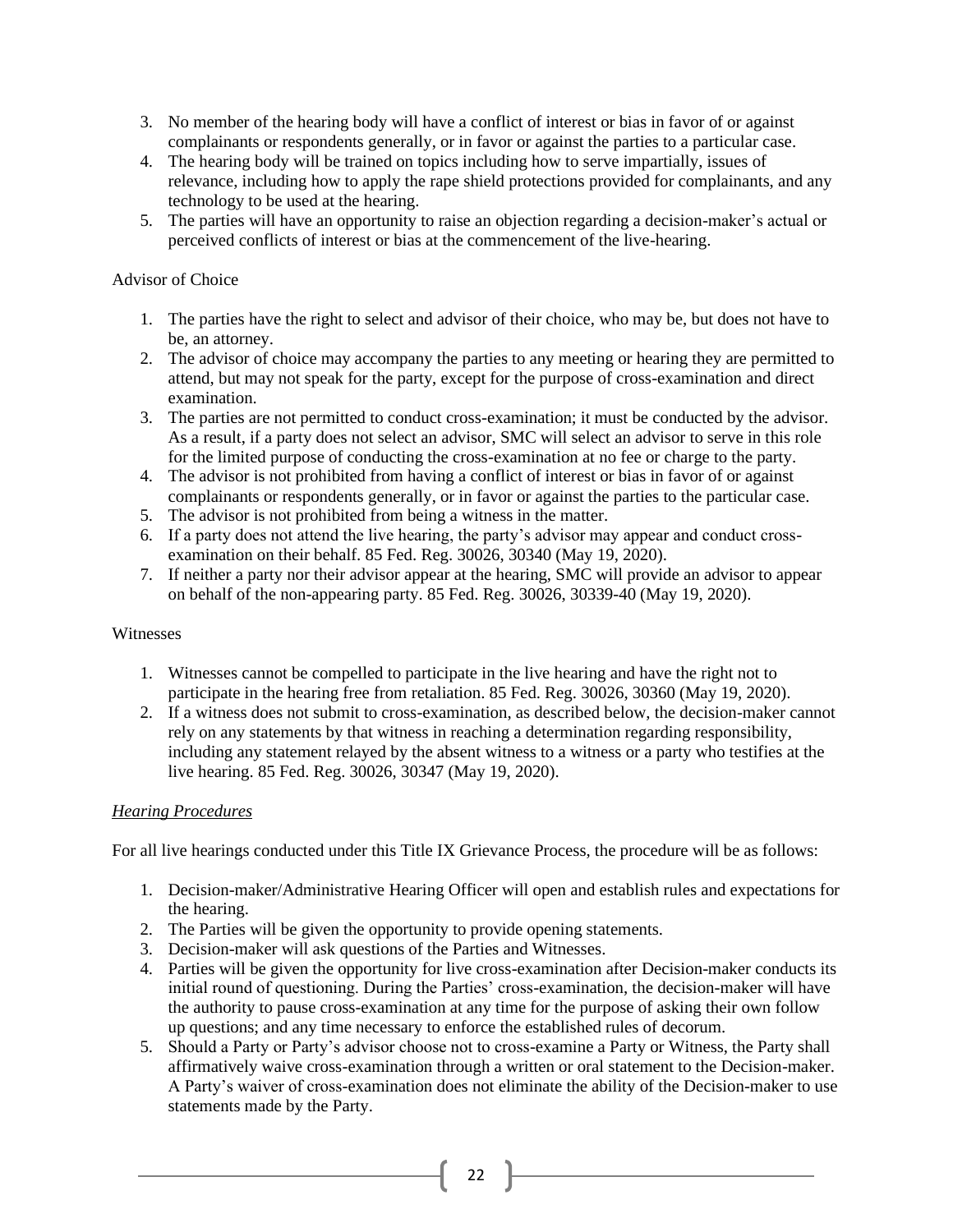### *Live Cross-Examination Procedure*

Each party's advisor will conduct live cross-examination of the other party or parties and witnesses. During this live cross-examination the advisor will ask the other party or parties and witnesses relevant questions and follow-up questions, including those challenging credibility, directly, orally, and in real time.

Before any cross-examination question is answered, the decision-maker will determine if the question is relevant. Cross-examination questions that are duplicative of those already asked including by the decision-maker may be deemed irrelevant if they have been asked and answered.

#### *Review of Transcript/Recording*

The recording/transcript of the hearing will be available for review by the parties within ten (10) business days unless there are extenuating circumstances. The recording/transcript of the hearing will not be provided to parties or advisors of choice.

#### **Determination Regarding Responsibility**

#### *Standard of Proof*

SMC uses the preponderance of the evidence standard for investigations and determinations regarding responsibility of formal complaints covered under this Policy. This means that the investigation and hearing determine whether it is more likely than not that a violation of the Policy occurred.

#### *General Considerations for Evaluating Testimony and Evidence*

While the opportunity for cross-examination is required in all Title IX hearings, determinations regarding responsibility may be based in part, or entirely, on documentary, audiovisual, and digital evidence, as warranted in the reasoned judgment of the decision-maker.

Decision-makers shall not draw inferences regarding a party or witness' credibility based on the party or witness' status as a complainant, respondent, or witness, nor shall it base its judgments in stereotypes about how a party or witness would or should act under the circumstances.

Generally, credibility judgments should rest on the demeanor of the party or witness, the plausibility of their testimony, the consistency of their testimony, and its reliability in light of corroborating or conflicting testimony or evidence.

Still, credibility judgments should not rest on whether a party or witness' testimony is non-linear or incomplete, or if the party is displaying stress or anxiety.

Decision-makers will afford the highest weight relative to other testimony to first-hand testimony by parties and witnesses regarding their own memory of specific facts that occurred. Both inculpatory and exculpatory (i.e., tending to prove and disprove the allegations) evidence will be weighed in equal fashion.

Except where specifically barred by the Title IX Final Rule, a witness' testimony regarding third-party knowledge of facts at issue will be allowed but will generally be accorded lower weight than testimony regarding direct knowledge of specific facts that occurred.

23  $\uparrow$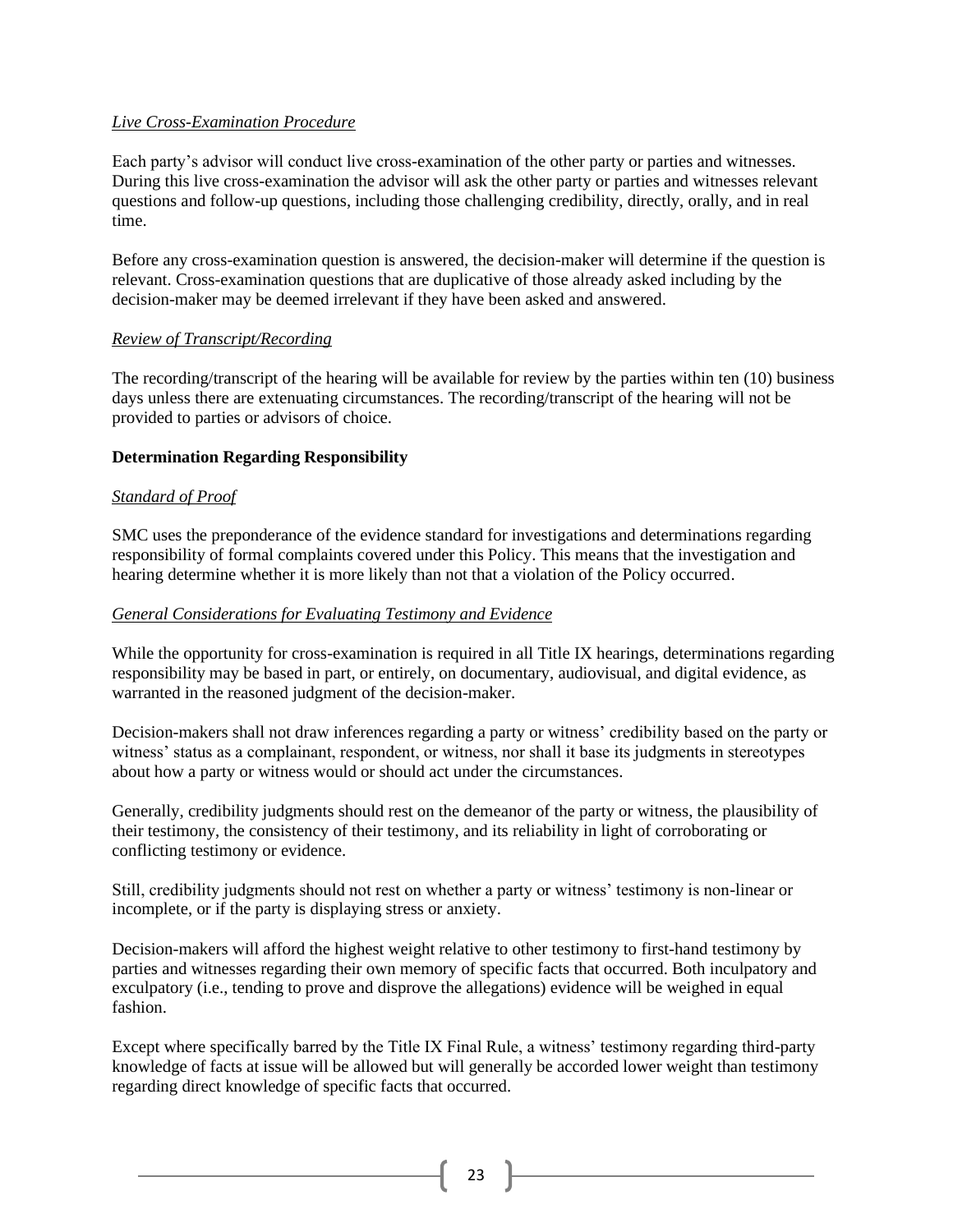The Final Rule requires that SMC allow parties to call "expert witnesses" for direct and crossexamination. SMC does not provide for expert witnesses in other proceedings. While the expert witness will be allowed to testify and be crosses as required by the Final Rule, the decision-maker will be instructed to afford lower weight to non-factual testimony of the expect relative to fact witnesses, and any expert testimony that is not directed to the specific facts that occurred in the case will be afforded lower weight relative to fact witnesses, regardless of whether the expert witness testimony is the subject of cross-examination and regardless of whether all parties present experts as witnesses. The Final Rule requires that SMC allow parties to call character witnesses to testify. SMC does not provide for character witnesses in other proceedings. While the character witnesses will be allowed to testify and be cross-examined as required by the Final Rule, the decision-maker will be instructed to afford very low weight to any non-factual character testimony of any witness.

The Final Rule requires that SMC admit and allow testimony regarding polygraph tests ("lie detector tests) and other procedures that are outside of standard use in academic and non-academic conduct processes. While the processes and testimony about them will be allowed to testify and be cross-examined as required by the Final Rule, the decision-maker will be instructed to afford lower weight to such processes relative to the testimony of fact witnesses.

Where a party of witness' conduct or statements demonstrate that the party or witness is engaging in retaliatory conduct, including but not limited to witness tampering and intimidation, the Decision-maker may draw an adverse inference as to that party or witness' credibility.

## *Components of the Determination Regarding Responsibility*

The written "Determination Regarding Responsibility" will be issued simultaneously to all parties through their SMC email account, or other reasonable means as necessary. The Determination will include:

- 1. Identification of the allegations potentially constituting covered sexual harassment.
- 2. A description of the procedural steps taken from the receipt of the formal complaint through the determination, including any notifications to the parties, interviews with parties and witnesses, site visits, methods used to gather other evidence, and hearings held.
- 3. Finding of fact supporting the determination.
- 4. Conclusions regarding which section of the SMC Code of Student Conduct, if any, the responded has or has not violated.
- 5. For each allegation:
	- a. A statement of, and rationale for, a determination regarding responsibility.
	- b. A statement of, and rationale for, any disciplinary sanctions the recipient imposes on the respondent.
	- c. A statement of, and rationale for, whether remedies designed to restore or preserve equal access to the recipient's education program or activity will be provided by the recipient to the complainant.
- 6. The recipient's procedures and the permitted reasons for the complainant and respondent to appeal (described below in "Appeal").

### *Timeline of Determination Regarding Responsibility*

If there are no extenuating circumstances, the determination regarding responsibility will be issued by SMC within ten (10) business days of the completion of the hearing.

 $24$  ]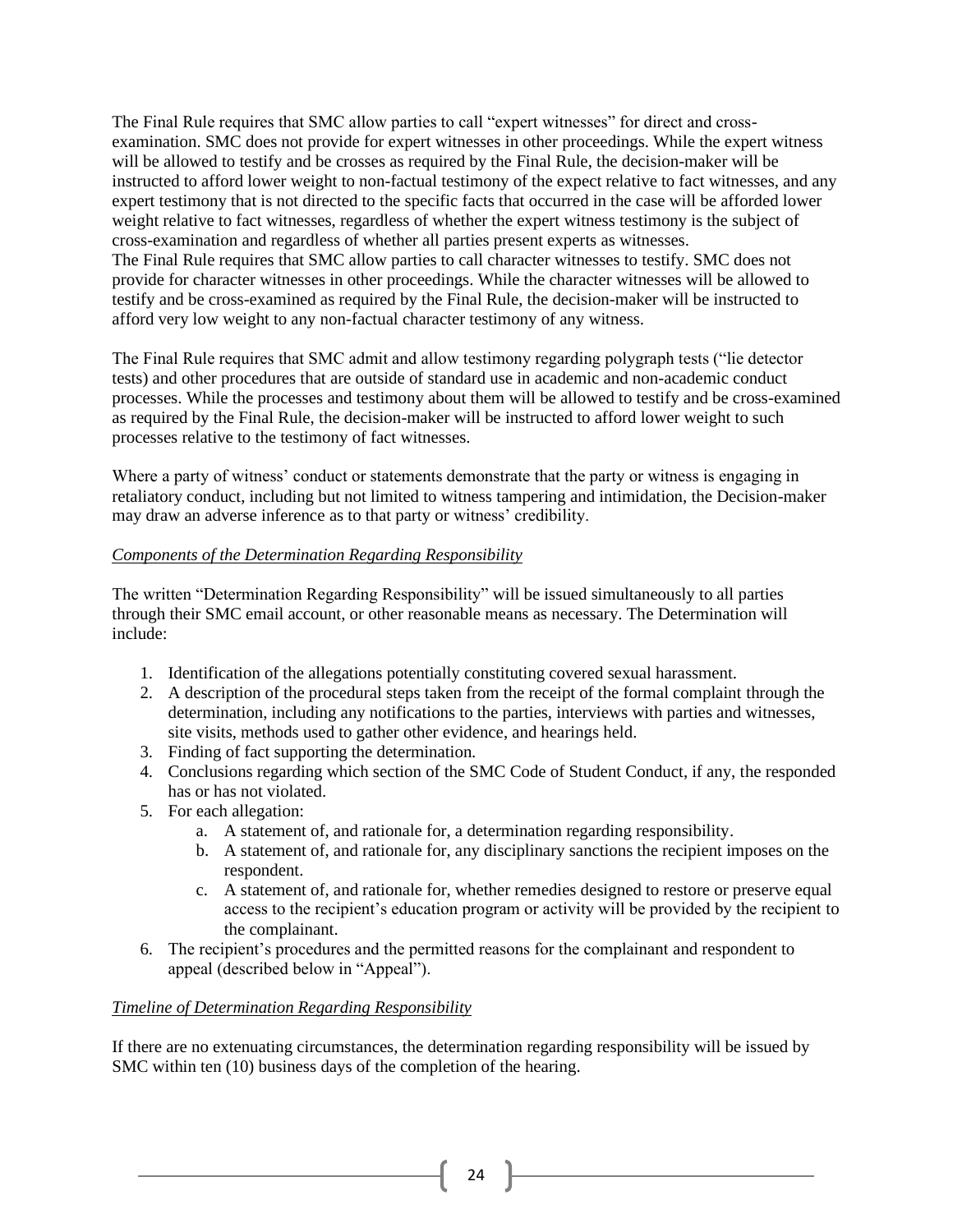# *Finality*

The determination regarding responsibility becomes final either on the date that SMC provides the parties with the written determination of the result of the appeal, if an appeal is filed consistent with the procedures and timeline outlined in "Appeals" below, or if an appeal is not filed, the date on which the opportunity to appeal expires.

## **Appeals**

Each party may appeal (1) the dismissal of a formal complaint or any included allegations and/or (2) a determination regarding responsibility. To appeal, a party must submit their written appeal within five (5) business days of being notified of the decision, indicating the grounds for appeal.

The limited grounds for appeal available are as follows:

- Procedural irregularity that affected the outcome of the matter (i.e., a failure to follow SMC's own procedures).
- New evidence that was not reasonably available at the time the determination regarding responsibility or dismissal was made, that could affect the outcome of the matter.
- The Title IX Coordinator, investigator(s), or decision-maker(s) had a conflict of interest or bias for or against an individual party, or for or against complainants or respondents in general, that affected the outcome of the matter.
- Contention that the sanction is inappropriate relative to the severity of the violation.

The submission of appeal stays any sanctions for the pendency of an appeal. Supportive measures and remote learning opportunities remain available during the pendency of the appeal.

If a party appeals, SMC will as soon as practicable notify the other party in writing of the appeal, however, the time for appeal shall be offered equitably to all parties and shall not be extended for any party solely because the other party filed an appeal.

Appeals may be no longer than five (5) pages (including attachments). Appeals should be submitted in electronic format using ARIAL or TIMES NEW ROMAN, 12-point font, and single-spaced. Appeals should use footnotes, not endnotes. Appeals that do not meet these standards may be returned to the party for correction, but the time for appeal will not be extended unless there is evidence that technical malfunction caused the appeal document not to meet these standards.

Appeals will be decided by a Deputy Title IX Coordinator or designee who will be free of conflict of interest and bias, and will not serve as an investigator, Title IX Coordinator, or hearing decision-maker in the same matter.

Outcome of appeal will be provided in writing simultaneously to both parties and included rationale for the decision.

# **Retaliation**

SMC will keep the identity of any individual who has made a report or complaint of sex discrimination confidential, including the identity of any individual who has made a report or filed a Formal Complaint of sexual harassment under this Title IX Grievance Policy, any Complainant, any individual who has been reported to be the perpetrator of sex discrimination, any Respondent, and any witness, except as permitted

25  $\uparrow$